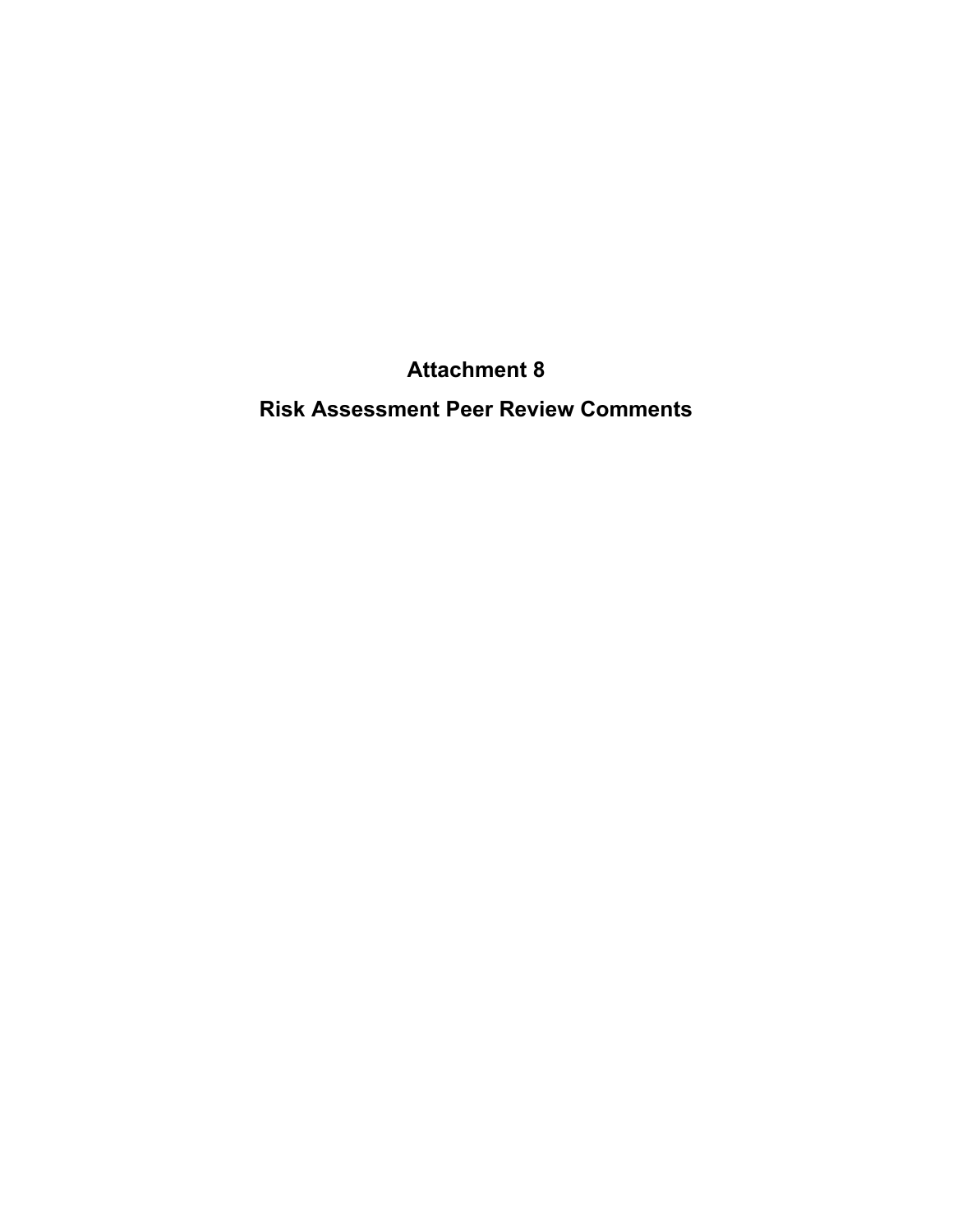

June 5, 2020

# Attachment 8a

Ms. Kathy Allen Supervising Senior Planner Planning and Environmental Review Department City of Goleta 130 Cremona Drive, Suite B Goleta, CA 93117

Re: Risk Assessment Peer Review Cortona Drive Energy Storage Project 6864 Cortona Drive, Goleta CA 93117

Dear Ms. Allen:

Per your request, we have reviewed the submitted Risk Assessment for the Goleta Corona Drive Energy Storage Project, dated 01/27/2020, by MRS Environmental. The submitted Risk Assessment provided was reviewed in conjunction with all applicable codes and standards.

The intent of this peer review is to identify any gaps and/or items that may need further consideration with respect to the installation of the proposed energy storage systems and the Santa Barbara County Fire Department requirements and /or response.

The following reference materials were utilized in the assembly of the following review comments:

- 2019 Edition, California Fire Code (CFC)
- 2019 Edition, California Building Code (CBC)
- $\geq$  2020 Edition, NFPA 855 Standard for the Installation of Stationary Energy Storage Systems
- UL9540A, Test Method for Evaluating Thermal Runaway Fire Propagation in Battery Energy Storage Systems
- Santa Barbara County Fire Department (SBCFD)Standards

The comments provided in this review will be divided into the following sections:

- Risk Assessment Review Comments
- Additional Recommendations / Considerations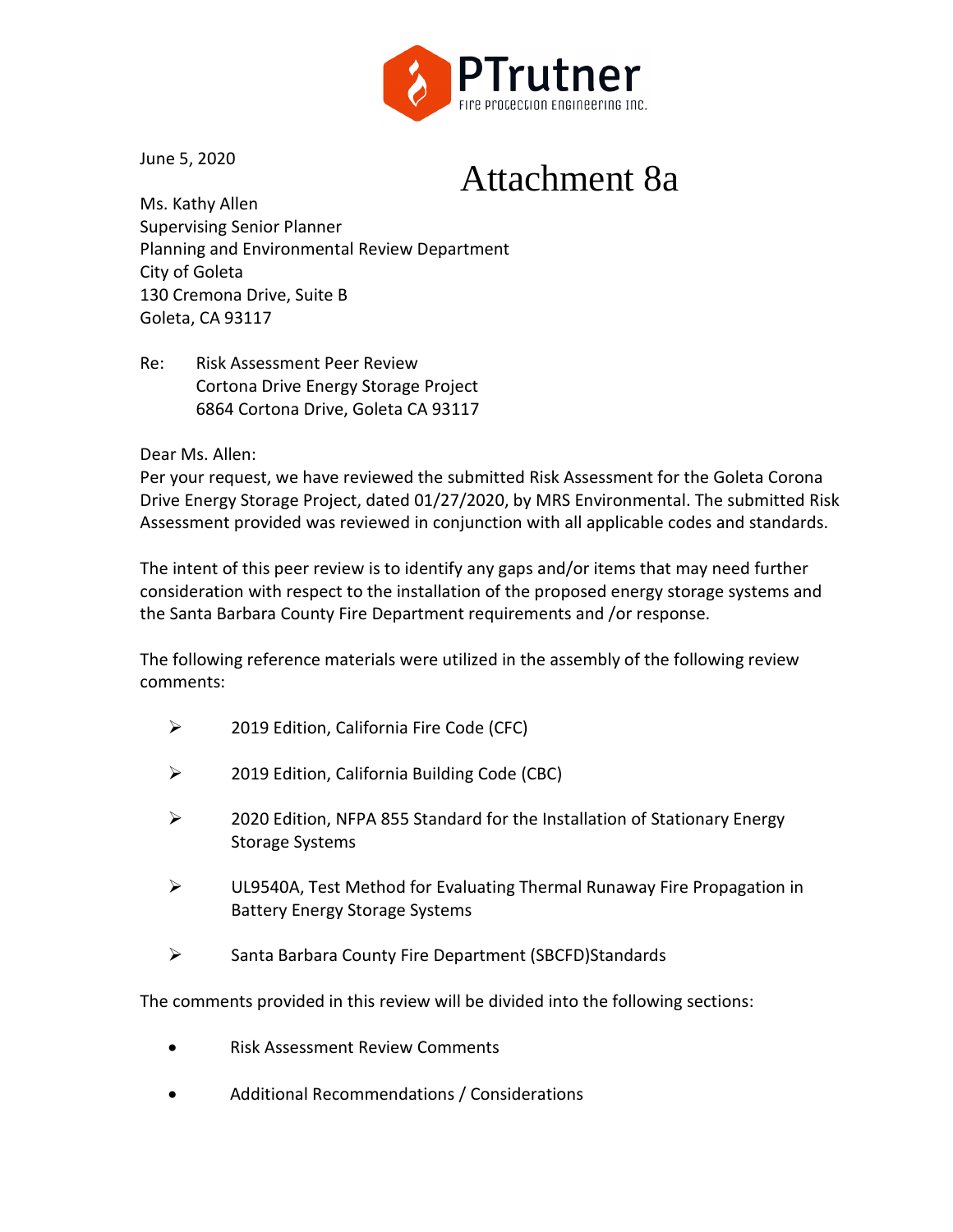# **Risk Assessment Review Comments**

# **1.0 Introduction**

1. The provided risk assessment only examines site malfunction scenarios for impact to public receptors. The risk assessment states that "*Potential impacts to onsite personnel or emergency response personnel are outside the scope of this analysis*".

It is recommended that the risk assessment include site malfunction scenarios for the installation of the proposed energy storage systems for impact to site personnel and fire department response personnel.

# **2.0 Project Description**

2. The Introduction section indicates that the approximate storage capacity for the project to be 60MW. The project description indicates the installation of selfcontained energy storage and management system called Megapacks as manufactured by Tesla. Each cabinet is to hold 17 modules with 12,636 cells in each module.

The project description does not indicate the number of storage cabinets to be located at the project site. Per the manufacturer website, each Megapack has a maximum energy capacity of 3MWh. This would imply the installation of (20) total Megapack "containers" at the site. Figure 1 of the assessment only provides the project site, not the specific container locations.

It is recommended that a complete site plan for the proposed installation be included showing locations of all containers, the proposed operations and maintenance control enclosure and all relevant distances to exposures as outlined in Section 3.0, Table 1 of the assessment.

*3.* There is a statement that indicates there are no "*walk-in or inhabitable facilities in the proposed Projects design".* 

Clarify in the project description if the operations and maintenance control enclosure is an occupiable structure.

4. The assessment indicates that the fire prevention systems would include the *"cabinets being designed to limit or eliminate the threat of the spread of fire from one cabinet to another, infrared camera monitoring at the site and onsite hydrants. See the project description for more details on the fire prevention systems".*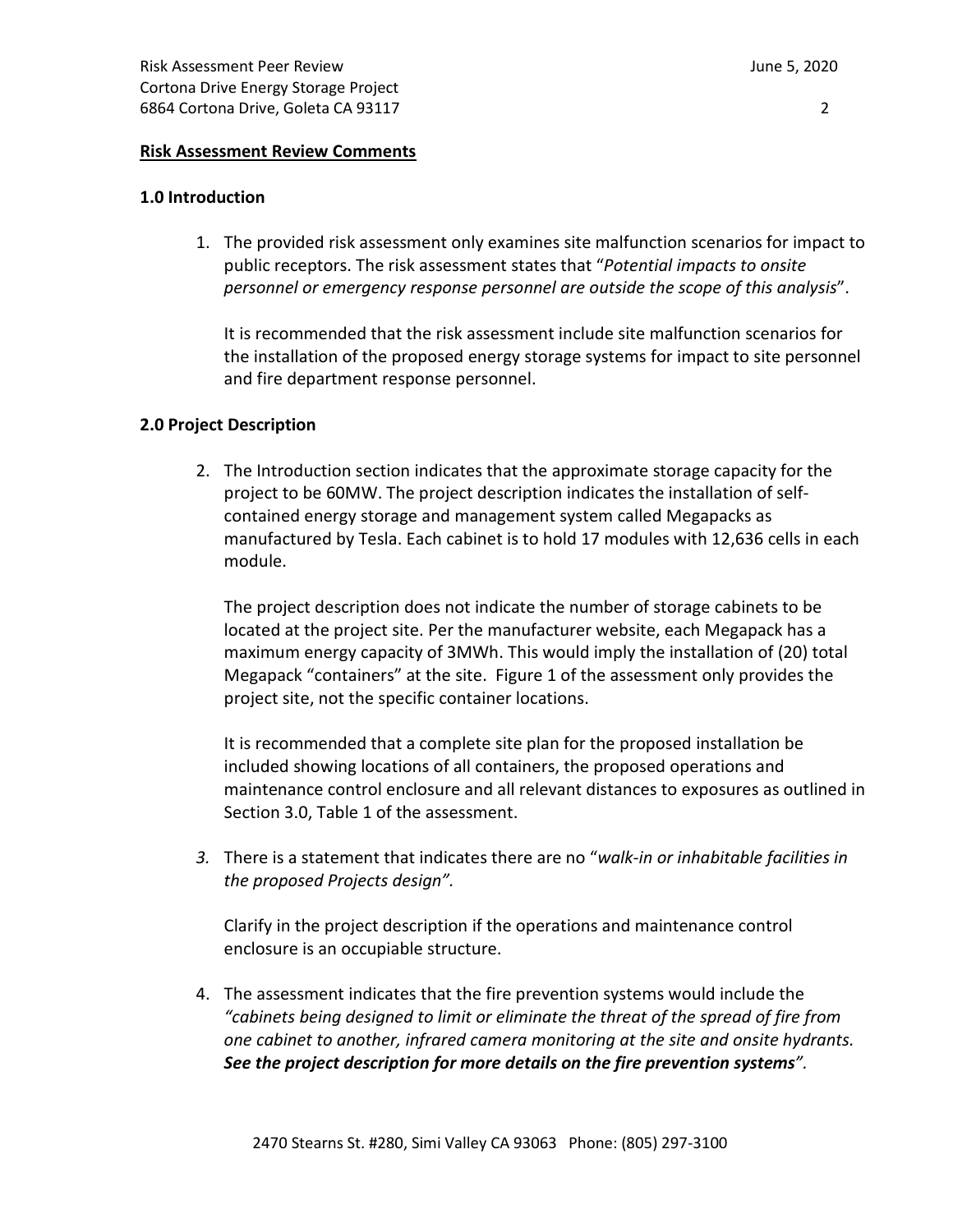There is no additional information provided in the project description about the proposed fire prevention measures.

It is recommended that a complete hazard mitigation analysis for the project be provided as outlined in the 2019 CFC Section 1206.2.3.

5. The assessment states that the "*Battery Maintenance System (BMS) would monitor all cell voltages, currents and temperatures and shut down equipment if unsafe conditions are detected".*

Provide additional information on the BMS. Will each container have its own BMS system or are all Megapack containers monitored at the operations and maintenance control enclosure?

6. The assessment states that the *"the proposed battery cell type would be Lithium Nickel Cobalt Aluminum (NCA) manufactured by Tesla".* It then states that the *"analysis assumed an NCA-type battery".*

It is recommended that the specific type of Lithium Ion battery be confirmed and utilized as the basis for this assessment. The supplier should be able to confirm the type of battery utilized within the Megapack containers.

# **3.0 Environmental and Regulatory Settings**

7. This section refers to and describes UL 9540A and UL 1973 requirements.

Per the requirements of the 2019 CFC, Section 1206.10.1, storage batteries and storage battery systems are required to be listed in accordance with these standards. The proposed battery storage system is to be listed per these requirements.

**1206.2.10.1 Listings.** Storage batteries and battery storage systems shall comply with the following:

1. Storage batteries shall be listed in accordance with UL 1973.

2. Prepackaged and pre-engineered stationary storage battery systems shall be listed in accordance with UL 9540.

It is recommended to confirm that the proposed Megapacks have been UL listed per the requirements above and the test data be included as part of this assessment.

8. This section refers to NFPA 855, Standard for the Installation of Stationary Energy Storage Systems, and indicates this document is under development and only a draft version is published.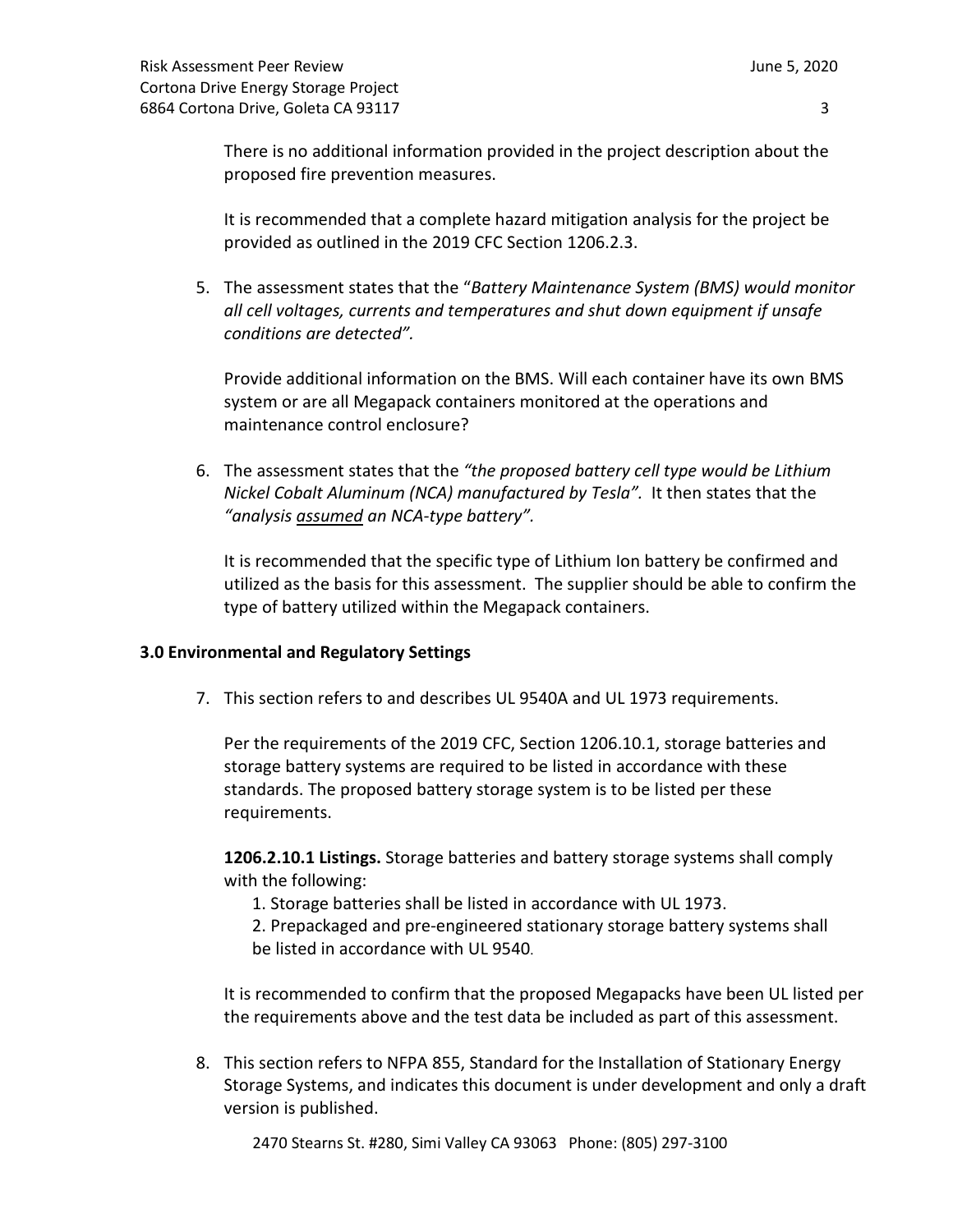This document is currently released and does provide guidance on minimizing hazards associates with the installation of energy storage systems. Although this document is not a CFC referenced standard due to its recent release, it provides specific guidelines with respect the outdoor storage installations, classifications of outdoor ESS installations, maximum sizes storage capacity based on location near exposures and other hazard mitigation measures.

It is recommended that the requirements of the 2020 Edition of NFPA 855 be utilized as part of this assessment and the hazard mitigation analysis recommended in Item 4 of these comments. See CFC Section 102.8.

9. Table 1 provides specific distances from the battery cabinets to public receptors.

It is recommended to provide a site map clearly depicting the locations of the cabinets with respect to the specified receptors for clarity.

# **4.0 Assessment Methodology**

10. For purposes of the assessment, the failure mode utilized as a "worst case scenario" involves a localized thermal runaway reaction and failure of the battery management system.

Tables 2 and 3 provide potential toxic pollutants from battery malfunctions and results from studies on emissions from battery malfunctions.

The toxic pollutants emitted from a battery malfunction are dependent on the battery type. As indicated in Section 3.0, the UL 9540A test methodology evaluates the fire characteristics of a battery storage system that undergoes thermal runaway.

Per the requirements of the 2019 CFC Section 1206.10.1 the proposed batteries are to be listed per UL 9540A. The testing performed per UL 9540A should be able to identify the specific off gassing emissions being produced by a battery cell undergoing thermal runaway. The specific off gassing properties, for the proposed Megapack batteries, determined in the UL 9540A testing should be included as part of this assessment.

11. Table 5 identifies the off-gassing primary flammable components as part of the DNVGL 2019 study reflected in Table 3. Per Table 3, this study measured the characteristics of a Tesla Powerpack thermal runaway scenario.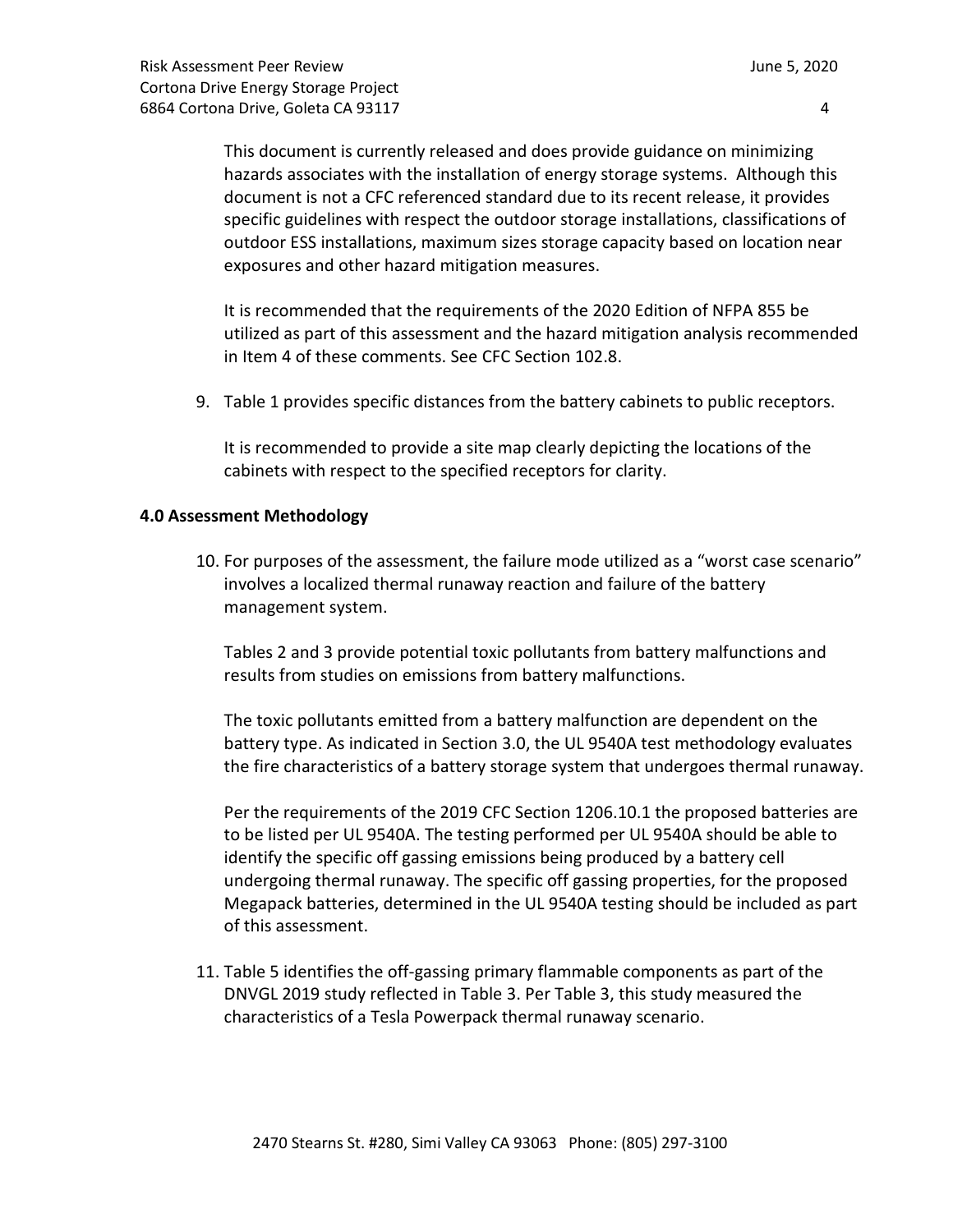The testing is not specific to the proposed Megapack. As indicated in Section 3.0 of the assessment, there are a number of different lithium battery types. Confirm that the batteries for the Tesla Powerpack are the same as what is being provided in the Tesla Megapack.

12. The CGA "Q" value calculations provided indicate that the calculations per CGA Publication P-23 utilize the off gassed materials as provided by the manufacturer as shown in Table 4.

It appears this should read Table 5. Additionally, the CGA calculations provided in Attachment A, are slightly different than the off-gassing components reflected in Table 5. The CGA calculations in Attachment A are indicated to be NCA toxic emissions and are slightly different to the components indicated in Table 5.

It is recommended that the calculations provided to determine the "Q" value should be specific to the off-gassing properties of the proposed type of battery utilized in the Megapacks as determined by the UL 9540A testing. See comment 10.

13. Per the Tesla Emergency Response Guide provided as attachment B, a battery fire may continue for several hours and it may take up to 24 hours or longer for the battery pack to cool after being fully consumed in a thermal runaway event. It also states that a lithium ion battery fire can re-ignite.

The risk assessment assumes that the release of pollutants to the atmosphere would occur all within one hour as a reasonable worst case. If a battery fire occurs, products of combustion may be released for several hours per the documentation provided by the manufacturer. Additional consideration is recommended.

# **5.0 Environmental Consequences**

14. In Section 5.3, the assessment outlines the results of UL1973 testing stating that *"in the event of a single cell undergoing thermal runaway there was no propagation to surrounding cells. In addition, the test showed that when an entire module was force-ignited, there was no propagation to surrounding modules".*

Clarify if this testing specific to the proposed Megapack containers the project is proposing to install.

15. Section 5.3 references Attachment B, which is a copy of the Emergency Response Guide provided by Tesla.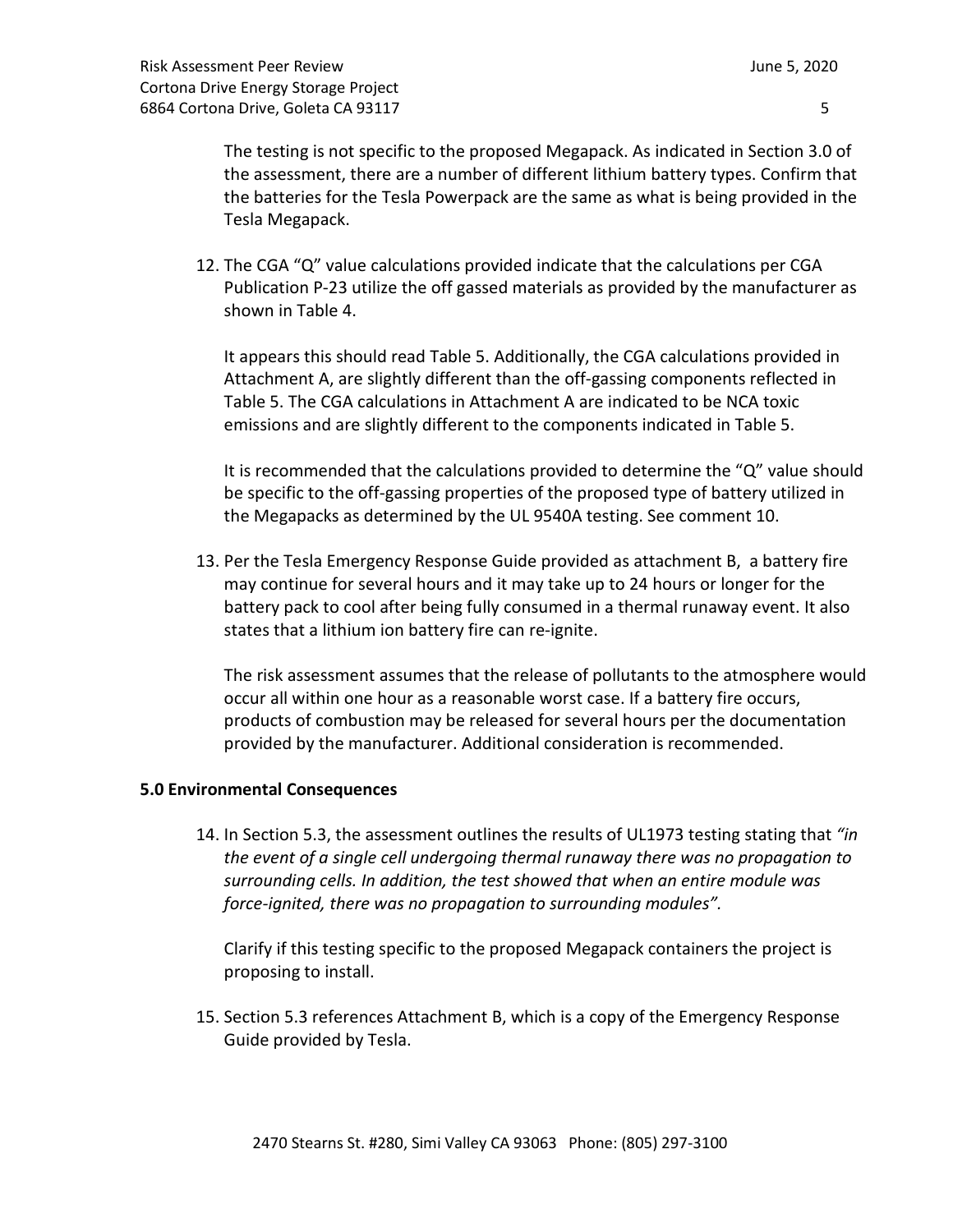The document states that Tesla Powerpack Systems and Powerwalls and their respective battery subassemblies are covered by the document. It does indicate the proposed Megapack containers. Provide the manufacturer emergency response guide specific to installation of the Megapack containers.

# **6.0 Quantitative Risk Analysis**

16. The flammable impacts, under subsection Impacts and Level of Concern, are based on experiments done by Texas A&M Engineering Extension Service on flash fires for propane.

As indicated in Section 4.0 of the assessment, off gassing could have varying degrees of flammability depending on the combination of flammable materials. It is recommended that further clarification be provided. Is propane the primary offgassing materials for the proposed type of battery?

17. Per the information provided, the proposed Megapack containers are not currently installed at any other location. The assessment states that the Megapack containers are like the Tesla Powerpack containers, however, the Megapacks contain approximately 13 times more cells than the Powerpack containers.

As part of the design features indicated for the Megapack containers, testing per UL standards is provided. The specific UL test results / listing should be provided within the assessment.

Another design feature is indicated is that monitoring is to be provided by fire detection to ensure rapid response. There is no other additional information provided. The specific type of detection should be provided. Is the detection method pre-installed within the container, or is the detection an overall site detection system? Additional details should be provided.

# **7.0 Recommendations**

18. The recommendations provided in the assessment include only (3) items to be considered for the installation of the proposed Megapack containers. The recommendations include discharging the batteries below 30% state of charge during the construction / installation phase, discharging the batteries below 30% state for replacement and/or maintenance, and providing vehicle bollards per NFPA 855 Section 4.3.7.

It is recommended to include detailed summary recommendations for all fire protection mitigation measures being provided for the proposed installation for review by the Santa Barbara County Fire Department.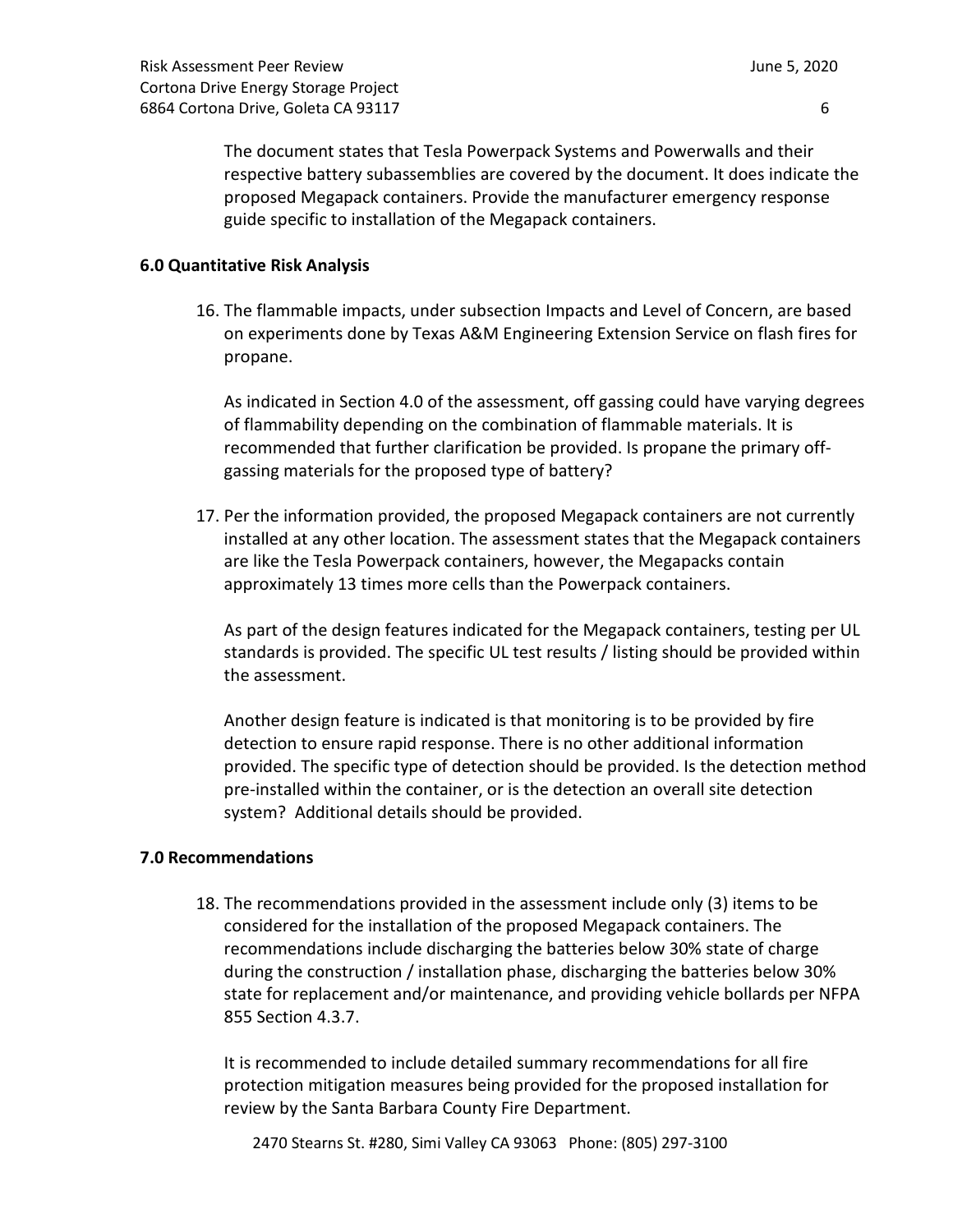# **Additional Recommendations / Considerations**

After review of the submitted Risk Assessment for the proposed project, we recommend the following:

1. The proposed installation far exceeds the maximum allowable battery quantities outlined in CFC Table 1206.2.9. Provide a complete hazard mitigation analysis as outlined in CFC Section 1206.2.3. It is recommended the hazard mitigation analysis include recommendations from the 2020 Edition of NFPA 855. See below for CFC Sections 1206.2.3 and 1206.2.3.1.

**1206.2.3 Hazard mitigation analysis.** A failure modes and effects analysis (FMEA) or other approved hazard mitigation analysis shall be provided in accordance with Section 104.7.2 under any of the following conditions:

1. Battery technologies not specifically identified in Table 1206.2 are provided.

2. More than one stationary storage battery technology is provided in a room or indoor area where there is a potential for adverse interaction between technologies.

3. Where allowed as a basis for increasing maximum allowable quantities in accordance with Section 1206.2.9.

**1206.2.3.1 Fault condition.** The hazard mitigation analysis shall evaluate the consequences of the following failure modes, and others deemed necessary by the fire code official. Only single-failure modes shall be considered.

1. Thermal runaway condition in a single-battery storage rack, module, or array.

- 2. Failure of any energy management system.
- 3. Failure of any required ventilation system.
- 4. Voltage surges on the primary electric supply.
- 5. Short circuits on the load side of the stationary battery storage system.
- 6. Failure of the smoke detection, fire-extinguishing, or gas detection system.

7. Spill neutralization not being provided or failure of the secondary containment systems.

**1206.2.3.3 Additional protection measures.** Construction, equipment and systems that are required for the stationary storage battery system to comply with the hazardous mitigation analysis, including but not limited to those specifically described in Section 1206.2, shall be installed, maintained and tested in accordance with nationally recognized standards and specified design parameters.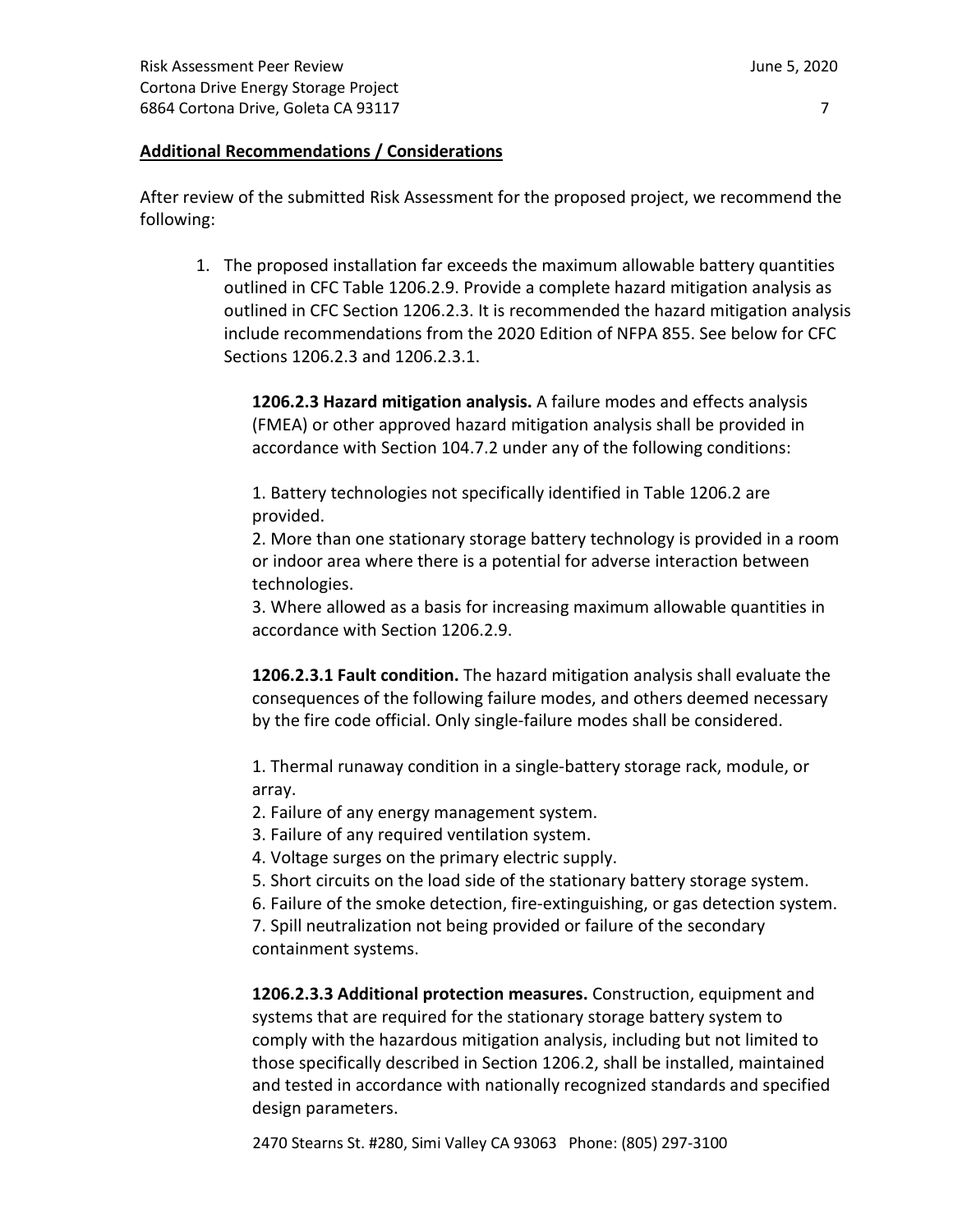2. It is recommended that an emergency operation plan, as outlined in NFPA 855 Section 4.1.3.2.1, be provided for the project, and submitted for review to the Santa Barbara County Fire Department. See below for Section 4.1.3.2.1.

# **4.1.3.2.1 Emergency Operations Plan.**

4.1.3.2.1.1 An emergency operations plan shall be readily available for use by facility operations and maintenance personnel.

4. 1.3.2.1.2 For normally occupied facilities, the emergency operations plan shall be on site.

**4.1.3.2.1.3** The plan shall be updated when conditions that affect the response considerations and procedures change.

**4.1.3.2.1.4** The emergency operations plan shall include the following:

(1) Procedures for safe shutdown, de-energizing, or isolation of equipment and systems under emergency conditions to reduce the risk of fire, electric shock, and personal injuries, and for safe start-up following cessation of emergency conditions.

(2) Procedures for inspection and testing of associated alarms, interlocks, and controls

(3) Procedures to be followed in response to notifications from the energy storage management system (ESMS), when provided, that could signify potentially dangerous conditions, including shutting down equipment, summoning service and repair personnel, and providing agreed upon notification to fire department personnel for off-normal potentially hazardous conditions

(4) Emergency procedures to be followed in case of fire, explosion, release of liquids or vapors, damage to critical moving parts, or other potentially dangerous conditions

(5) Response considerations similar to a safety data sheet (SDS) that will address response safety concerns and extinguishment when an SDS is not required

(6) Procedures for dealing with ESS equipment damaged in a fire or other emergency event, including contact information for personnel qualified to safely remove damaged ESS equipment from the facility (7) Other procedures as determined necessary by the AHJ to provide

for the safety of occupants and emergency responders

(8) Procedures and schedules for conducting drills of these procedures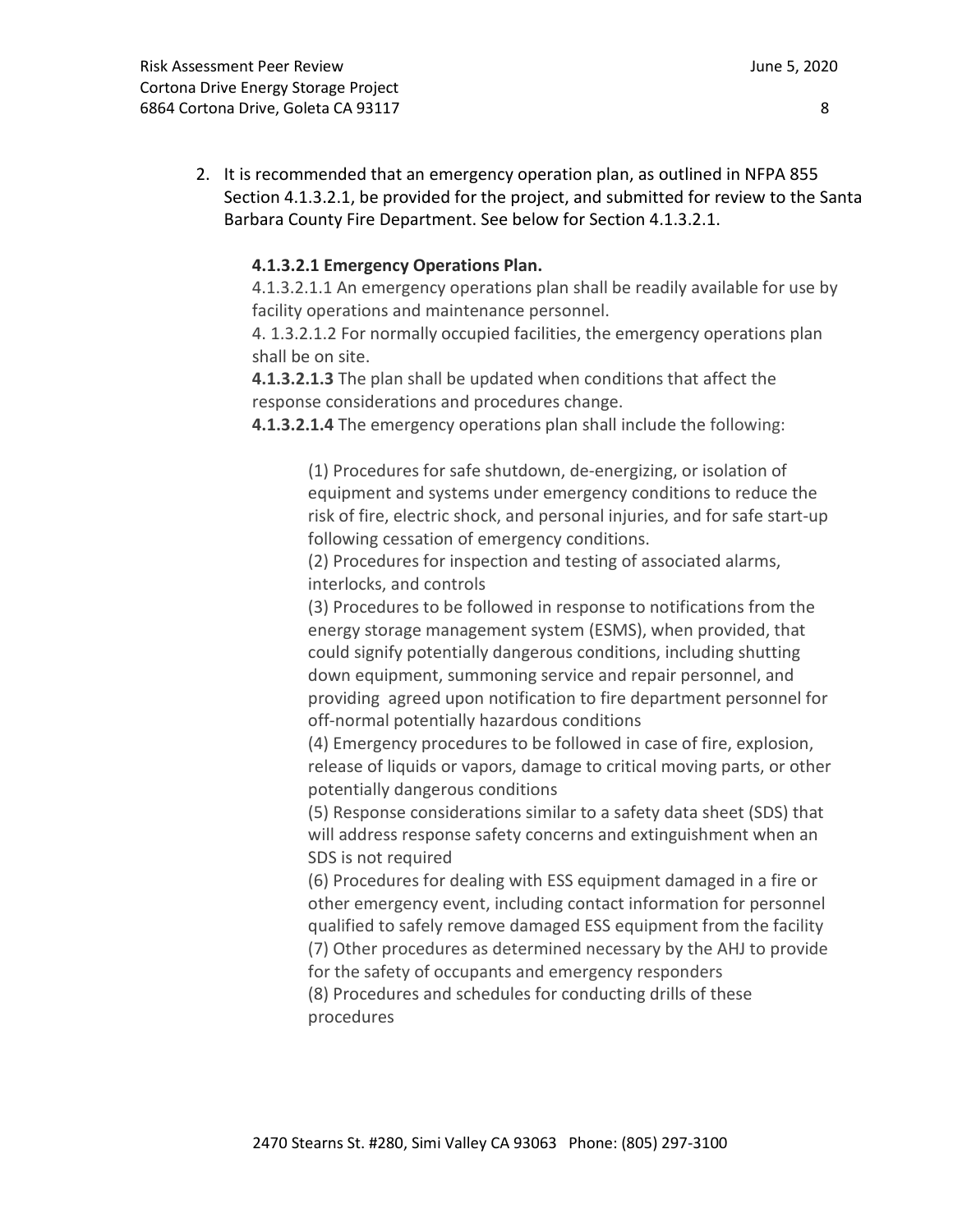- 
- 3. The risk assessment focuses on the toxic and flammable impacts to the public receptors with regards to the off gassing of materials due to battery cell malfunction. The only recommended mitigation for the off-gassing materials is that the Megapack containers are provided with ventilation. Off-gassing occurs prior to thermal runaway.

It is recommended that a method of gas detection per the requirements of the CFC Section 1206.2.11.4 be included as part of the hazard mitigation requirements. Confirm the proposed ventilation meets the requirements of CFC Section 1206.2.11.3 and NFPA 855 Section 4.9.

- 4. Table 1 of the assessment indicates that there are receptors within 100'-0 of the proposed Megapack containers. NFPA 855 Section 4.4.3.1 provides (2) classifications for outdoor energy system storage and are as follows:
	- (1) Remote locations: Remote outdoor locations include ESS located more that 100'-0 from buildings, lot lines that can be built upon, public ways, stored combustible materials, hazardous materials, high piled stock, and other exposure hazards not associated with electrical grid infrastructure.
	- (2) Locations near exposures: Locations near exposures include all outdoor ESS locations that do not comply with remote outdoor locations requirements.

As indicated in the report, some containers that will be located within 100'-0 of the receptors indicated in Table 1 of the assessment and would be classified as "Locations near exposures".

Per the requirements of NFPA 855 Table 4.4.3, Section 4.8(2), and Table 4.8, the maximum stored energy for containers classified as "located near exposures" is 600 kWh. The proposed Megapack containers far exceed 600 kWh.

It is recommended that all Megapack containers be located to meet the "Remote Location" classification with a minimum distance of 100'-0 from all exposures as prescribed in NFPA 855 Section 4.4.3.1.

- 5. Additional compliance requirements outlined in the provisions of NFPA 855, 2020 Edition, that need consideration within the recommended Hazard Mitigation Analysis include the following:
	- (1) Vegetation Control: NFPA 855 Section 4.4.3.6 **4.4.3.6 Vegetation Control.**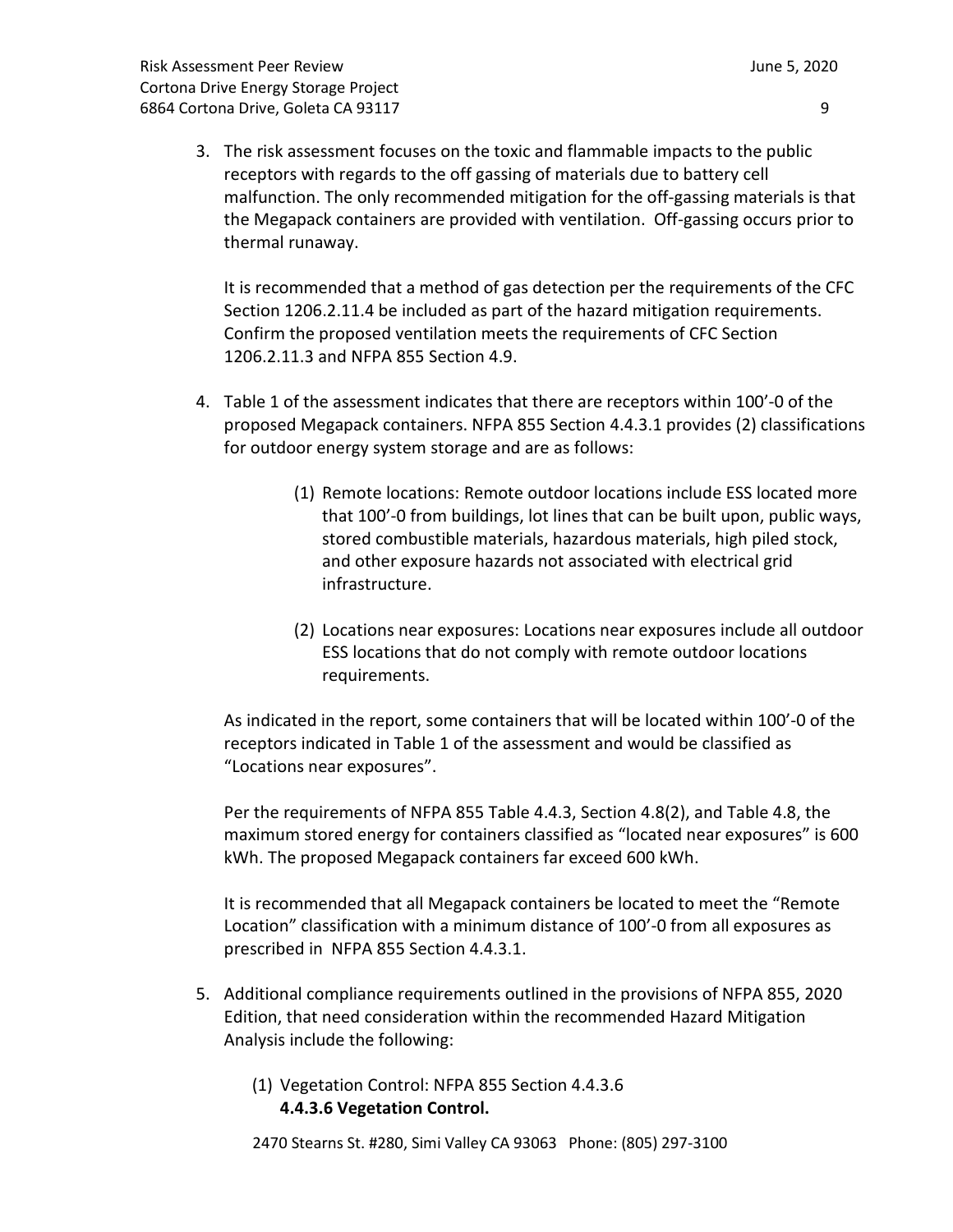**4.4.3.6.1** Areas within 10 ft (3 m) on each side of outdoor ESS shall be cleared of combustible vegetation and other combustible growth.

**4.4.3.6.2** Single specimens of trees, shrubbery, or cultivated ground cover such as green grass, ivy, succulents, or similar plants used as ground covers shall be permitted to be exempt provided that they do not form a means of readily transmitting fire.

(2) Security of Installations: NFPA 855 Section 4.3.8

# **4.3.8 Security of Installations.**

**4.3.8.1** ESS shall be secured against unauthorized entry and safeguarded in an approved manner.

**4.3.8.2** Security barriers, fences, landscaping, and other enclosures shall not inhibit the required air flow to or exhaust from the ESS and its components.

(3) Fire Department Access Roads: NFPA 855 Section 4.4.3.8

**4.4.3.8 Access Roads.** Fire department access roads shall be provided to outdoor ESS installations in accordance with the local fire code.

(4) Signage: NFPA 855 Section 4.3.5

# **4.3.5\* Signage.**

**4.3.5.1** Approved signage shall be provided in the following locations:

(1) On the front of doors to rooms or areas containing ESS or in approved locations near entrances to ESS rooms

- (2) On the front of doors to outdoor occupiable ESS containers
- (3) In approved locations on outdoor ESS that are not enclosed in occupiable containers or otherwise enclosed

**4.3.5.2\*** The signage required in 4.3.5.1 shall be in compliance with ANSI Z535 and include the following information as shown in Figure 4.3.5.2:

- 1) "Energy Storage Systems" with symbol of lightning bolt in a triangle
- 2) Type of technology associated with the ESS
- 3) Special hazards associated as identified in Chapters 9 through 15.
- 4) Type of suppression system installed in the area of the ESS
- 5) Emergency contact information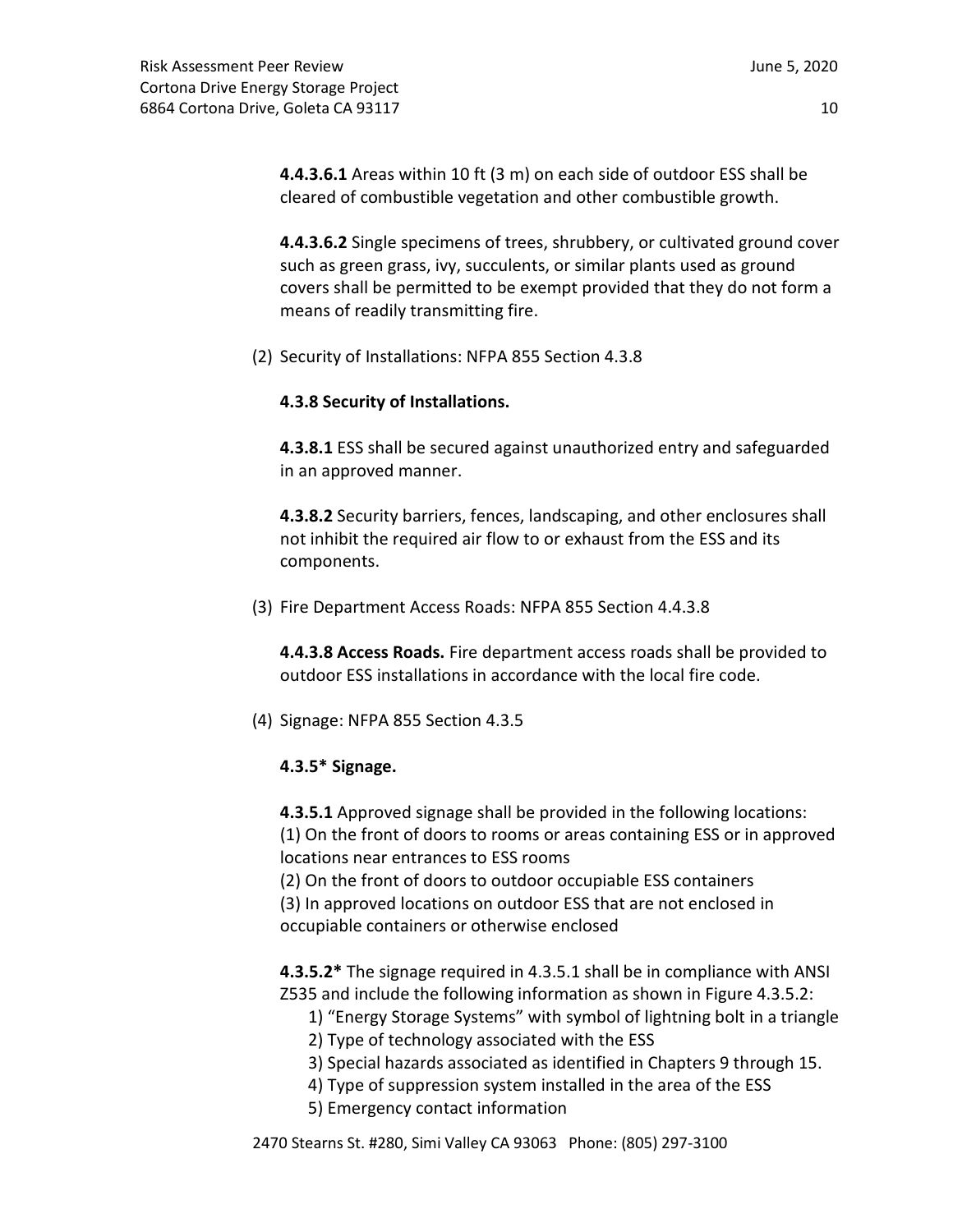(5) Smoke and Fire Detection: NFPA 855 Section 4.10

**4.10.1** All fire areas containing ESS systems located within buildings or structures shall be provided with a smoke detection system in accordance with *NFPA 72*.

(6) Water Supply: NFPA 855 Section 4.13

**4.13.3** Accessible fire hydrants shall be provided for site ESS installations where a public or private water supply is available.

**4.13.4** Fire hydrants installed on private fire service mains shall be installed in accordance with NFPA 24.

(7) **Remediation Measures:** NFPA 855 Section 4.16

**4.16.1 Authorized Service Personnel.** In the event a fire or other event has damaged the ESS and ignition or reignition of the ESS is possible, the owner, agent, or lessee shall immediately dispatch authorized service personnel to mitigate the hazard or remove damaged equipment from the premises to a safe location.

# **4.16.2 Fire Mitigation Personnel.**

**4.16.2.1** When, in the opinion of the AHJ, it is essential for public safety that trained personnel be on site to respond to possible ignition or reignition of damaged the ESS, the owner, agent, or lessee shall provide one or more fire mitigation personnel, as required and approved, at their expense.

**4.16.2.2** These personnel shall remain on duty continuously after the fire department leaves the premises until the damaged ESS is removed from the premises or the AHJ indicates they can leave.

**4.16.2.3** On-duty fire mitigation personnel shall have the following responsibilities:

1) Keep diligent watch for fires, obstructions to means of egress, and other hazards

2) Immediately contact the fire department if their assistance is needed to mitigate any hazards

3) Take prompt measures for remediation of hazards and extinguishment of fires that occur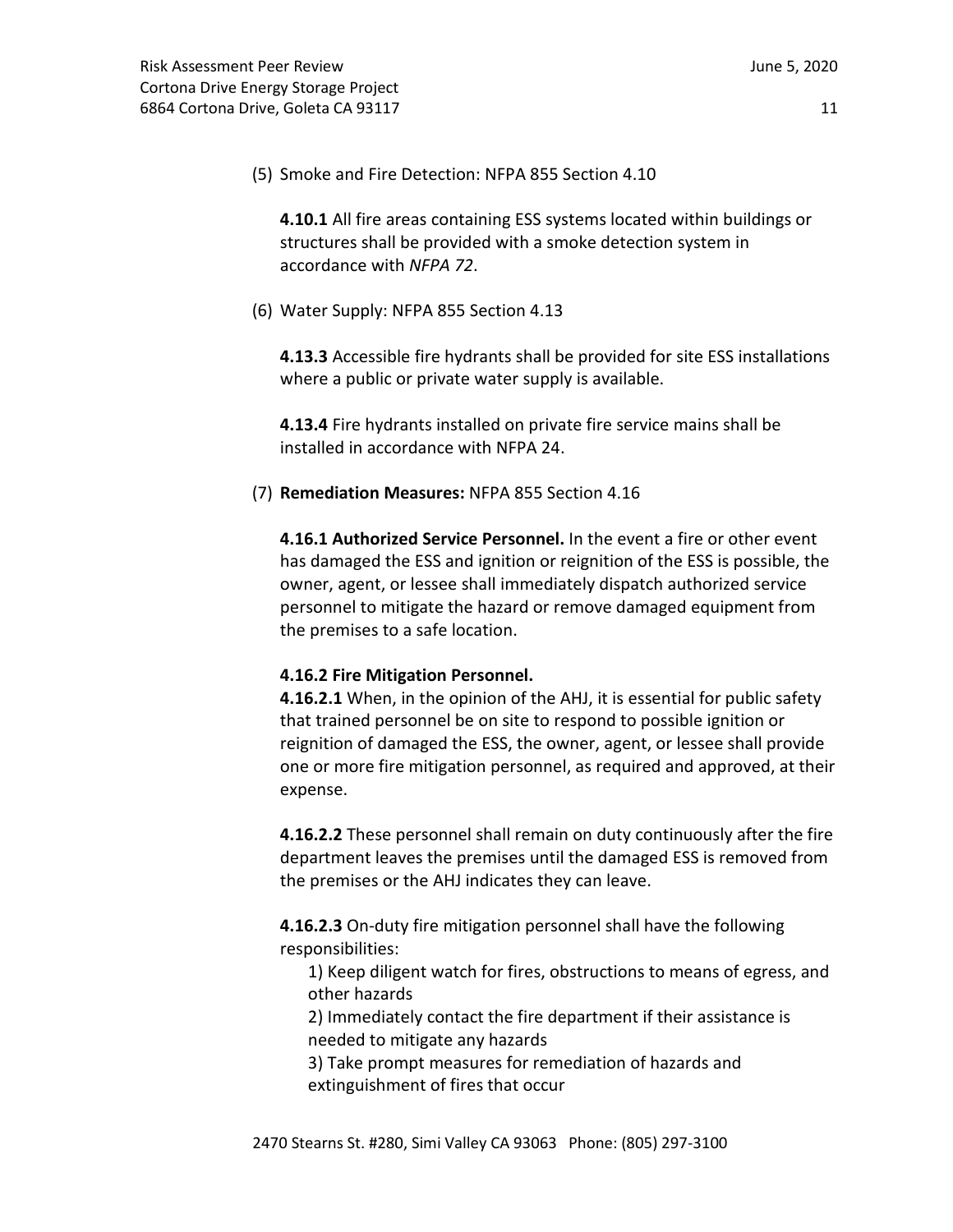Risk Assessment Peer Review **June 5, 2020** Cortona Drive Energy Storage Project 6864 Cortona Drive, Goleta CA 93117 12

4) Take prompt measures to assist in the evacuation of the public from the structure

Thank you for the opportunity to provide this review. Please call our office with any questions.

Sincerely,

Paul Ta

Paul Trutner, F.P.E. Fire Protection Engineer (FP-1934)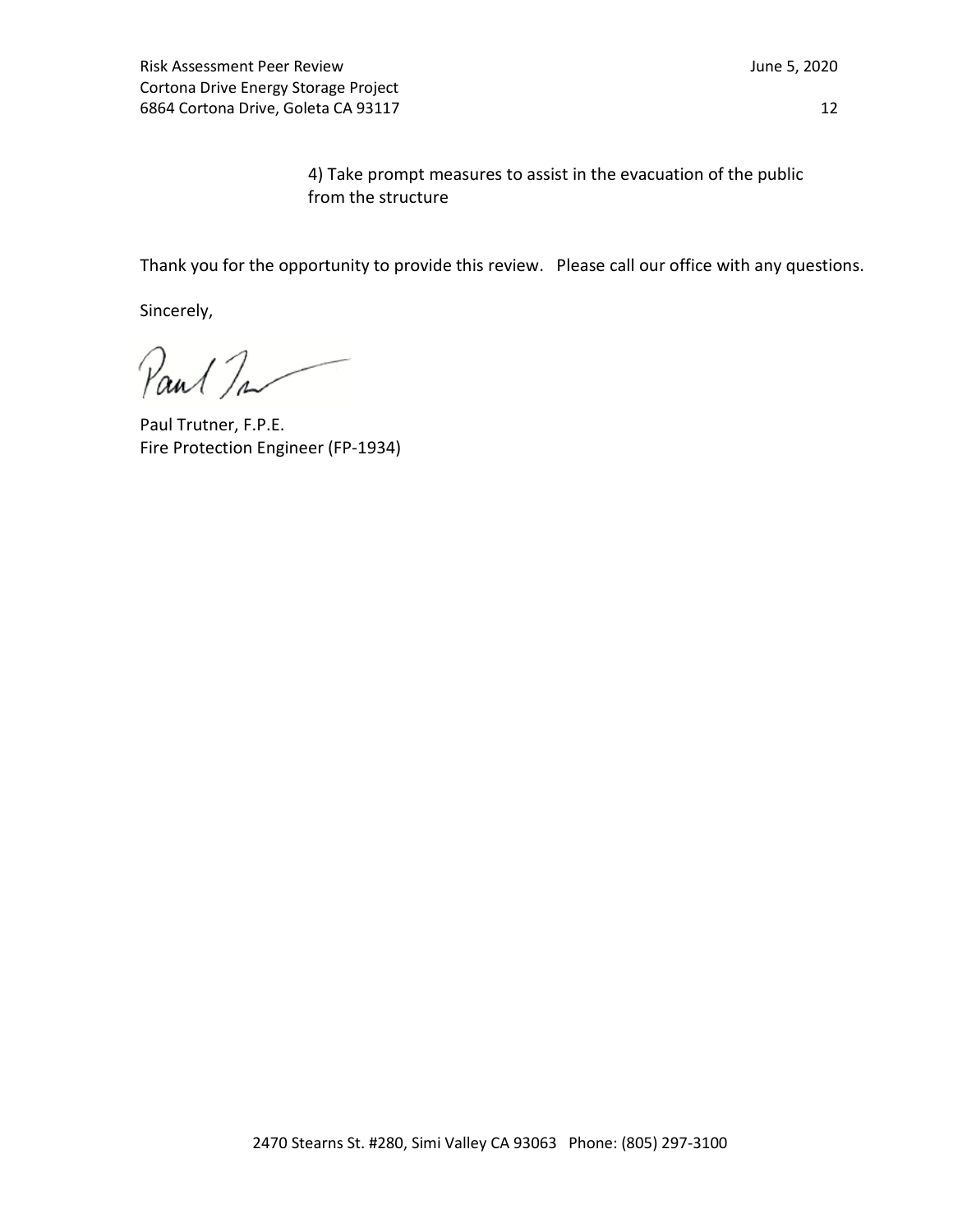# Attachment 8b

# **June 5 Risk Assessment Peer Review by PTrutner Fire Protection Engineering - Responses**

| <b>Item</b>                                                                                                                                                                                                                                                                                             | <b>Response</b>                                                                                                                                                                                                                                                                                                                                                                                                                                                                                                                   | Rec                                                                                                      |
|---------------------------------------------------------------------------------------------------------------------------------------------------------------------------------------------------------------------------------------------------------------------------------------------------------|-----------------------------------------------------------------------------------------------------------------------------------------------------------------------------------------------------------------------------------------------------------------------------------------------------------------------------------------------------------------------------------------------------------------------------------------------------------------------------------------------------------------------------------|----------------------------------------------------------------------------------------------------------|
| 1 It is recommended that the risk assessment<br>include site malfunction scenarios for the<br>installation of the proposed energy storage<br>systems for impact to site personnel and fire<br>department response personnel.                                                                            | The scope of the risk assessment was to address the compliance<br>with the CEQA Risk Assessment requirements and for CEQA<br>review. CEQA does not normally address potential impacts to<br>site personnel. However, many of the components of a CEQA<br>analysis indirectly address site personnel, such as toxic<br>pollutant concentrations, flammable gas levels, detection, and<br>fire response.                                                                                                                            |                                                                                                          |
|                                                                                                                                                                                                                                                                                                         | <b>OK</b>                                                                                                                                                                                                                                                                                                                                                                                                                                                                                                                         |                                                                                                          |
| 2 It is recommended that a complete site plan<br>for the proposed installation be included<br>showing locations of all containers, the<br>proposed operations and maintenance control<br>enclosure and all relevant distances to<br>exposures as outlined in Section 3.0, Table 1<br>of the assessment. | The detailed Site Plan shows the location of all Megapacks,<br>switchgears and the substation. It does not show the location of<br>the operations and maintenance control center. This should be<br>added to the site plan, although it is small and not more than a<br>computer hub-type system. The site plan could be added to the<br>hazards report as well as the general application submissions.<br>The report indicates that "There will be no walk-in or<br>inhabitable facilities in the proposed Project design"<br>OK | Add ops and<br>maintenance<br>control center to<br>site plan.<br>Include site plan<br>in hazards report. |
| 3 Clarify in the project description if the<br>operations and maintenance control<br>enclosure is an occupiable structure                                                                                                                                                                               | Add text on the operations and control center to the hazards<br>report. The report indicates that "There will be no walk-in or<br>inhabitable facilities in the proposed Project design"<br><b>OK</b>                                                                                                                                                                                                                                                                                                                             | Add text to<br>report.                                                                                   |
| 4 It is recommended that a complete hazard<br>mitigation analysis for the project be<br>provided as outlined in the 2019 CFC Section<br>1206.2.3                                                                                                                                                        | 2019 CFC Section 1206.2.3 states that:<br>A failure modes and effects analysis (FMEA) or other approved<br>hazard mitigation analysis shall be provided in accordance<br>with Section 104.7.2 under any of the following conditions:                                                                                                                                                                                                                                                                                              |                                                                                                          |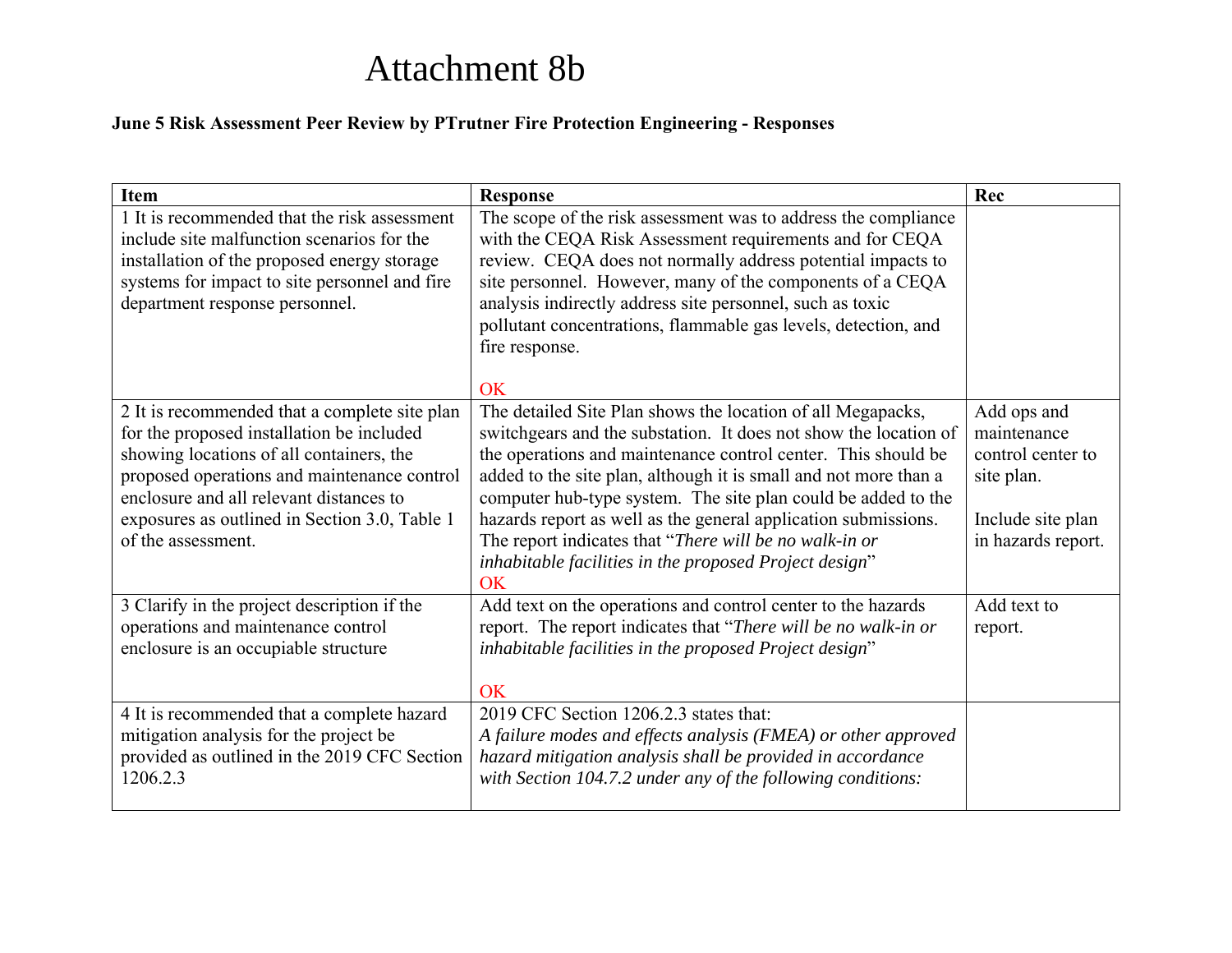| Battery technologies not specifically identified in Table<br>$\bullet$<br>1206.2 are provided.<br>More than one stationary storage battery technology is<br>provided in a room or indoor area where there is a<br>potential for adverse interaction between technologies.<br>Where allowed as a basis for increasing maximum<br>allowable quantities in accordance with Section<br>1206.2.9.                                                                                          |  |
|---------------------------------------------------------------------------------------------------------------------------------------------------------------------------------------------------------------------------------------------------------------------------------------------------------------------------------------------------------------------------------------------------------------------------------------------------------------------------------------|--|
|                                                                                                                                                                                                                                                                                                                                                                                                                                                                                       |  |
| And, as per 1206.2.9                                                                                                                                                                                                                                                                                                                                                                                                                                                                  |  |
| 1206.2.9 Maximum Allowable Quantities                                                                                                                                                                                                                                                                                                                                                                                                                                                 |  |
| Fire areas within buildings containing stationary storage                                                                                                                                                                                                                                                                                                                                                                                                                             |  |
| battery systems exceeding the maximum allowable quantities in                                                                                                                                                                                                                                                                                                                                                                                                                         |  |
| Table 1206.2.9 shall comply with all applicable Group H<br>occupancy requirements in this code and the California                                                                                                                                                                                                                                                                                                                                                                     |  |
| <b>Building Code.</b>                                                                                                                                                                                                                                                                                                                                                                                                                                                                 |  |
|                                                                                                                                                                                                                                                                                                                                                                                                                                                                                       |  |
| The proposed battery storage system is a lithium system, as<br>listed in Table 1206.2, does not utilize more than one stationary<br>battery technology, and is not located within a building. Note<br>that Table 1206.2.9 is related to occupancy issues. There are<br>no occupancy issues at the site. It therefore does not appear to<br>qualify for a FMEA analysis requirement, although a hazards<br>mitigation analysis under NFPA 855 may be applicable as<br>discussed below. |  |
| Agreed, not required per these bullet points, Code defines the<br>minimum requirements. This was recommended due to the<br>project seeking to increase the maximum stored energy for<br>systems located near exposures as defined in NFPA 855<br>Section 4.4.3.1.                                                                                                                                                                                                                     |  |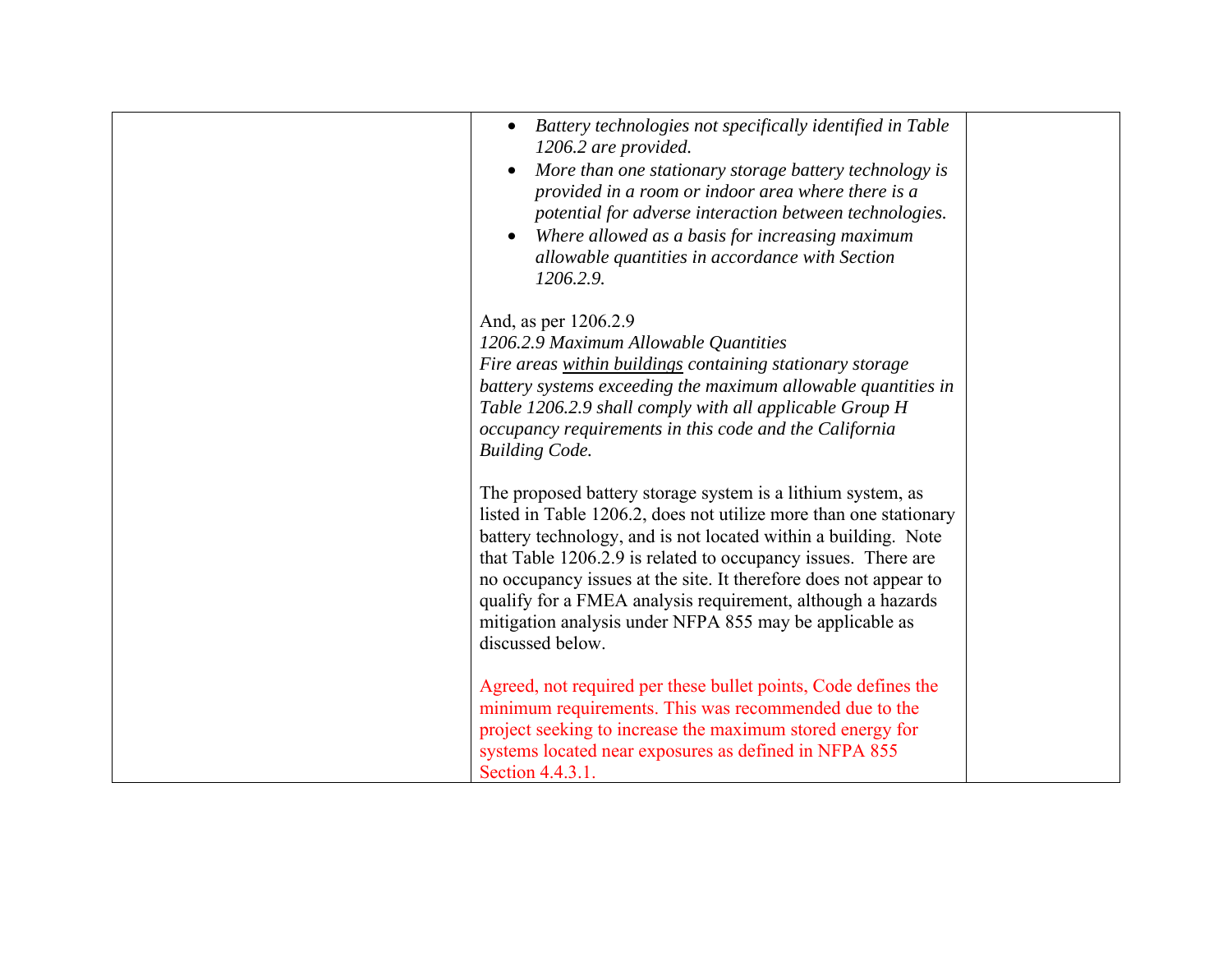| 5 Provide additional information on the        | This information will be added to the project description and     | Add info on BMS   |
|------------------------------------------------|-------------------------------------------------------------------|-------------------|
| BMS. Will each container have its own BMS      | risk analysis.                                                    | systems to the    |
| system or are all Megapack containers          |                                                                   | report.           |
| monitored at the operations and maintenance    |                                                                   |                   |
| control enclosure?                             | OK                                                                |                   |
| 6 It is recommended that the specific type of  | The report states that the NCA battery type will be used in the   |                   |
| Lithium Ion battery be confirmed and           | MegaPacks                                                         |                   |
| utilized as the basis for this assessment. The |                                                                   |                   |
| supplier should be able to confirm the type of | Clarified: "assumed" was removed from text.                       |                   |
| battery utilized within the Megapack           |                                                                   |                   |
| containers.                                    |                                                                   |                   |
| 7 It is recommended to confirm that the        | UL listing data was previously requested from Tesla and it was    | Confirm status of |
| proposed Megapacks have been UL listed per     | indicated that "While we have not performed third-party           | UL testing.       |
| the requirements above and the test data be    | UL9540A testing on our products, we can provide the info you      |                   |
| included as part of this assessment.           | are looking for:                                                  |                   |
|                                                | Each cell releases 7g of gas during runaway                       |                   |
|                                                | The composition of cell gases is detailed in the attached         |                   |
|                                                | $deck$ ".                                                         |                   |
|                                                |                                                                   |                   |
|                                                | Therefore, MRS utilized what information we had available,        |                   |
|                                                | which was the DNV testing on a powerpacks and the offgassing      |                   |
|                                                | levels as described by Tesla. Tesla indicates that UL testing     |                   |
|                                                | should be available soon.                                         |                   |
|                                                |                                                                   |                   |
|                                                | Megapacks are to be UL listed per CFC 1206.10.1. Currently        |                   |
|                                                | these units have not been listed per the response above and       |                   |
|                                                | therefore, do not currently meet the requirements of the CFC      |                   |
|                                                | for installation.                                                 |                   |
| 8 It is recommended that the requirements of   | The hazard report is not intended to be a complete audit of all   | Add               |
| the 2020 Edition of NFPA 855 be utilized as    | applicable codes and standards. It addresses the potential        | recommendation    |
| part of this assessment and the hazard         | impacts to the public of an accident scenario at the site. NFPA   | for audits and    |
| mitigation analysis recommended in Item 4      | 855 was utilized as part of this analysis, although many parts of | maintenance.      |
| of these comments. See CFC Section 102.8       | 855 are not applicable to an installation located outside with no |                   |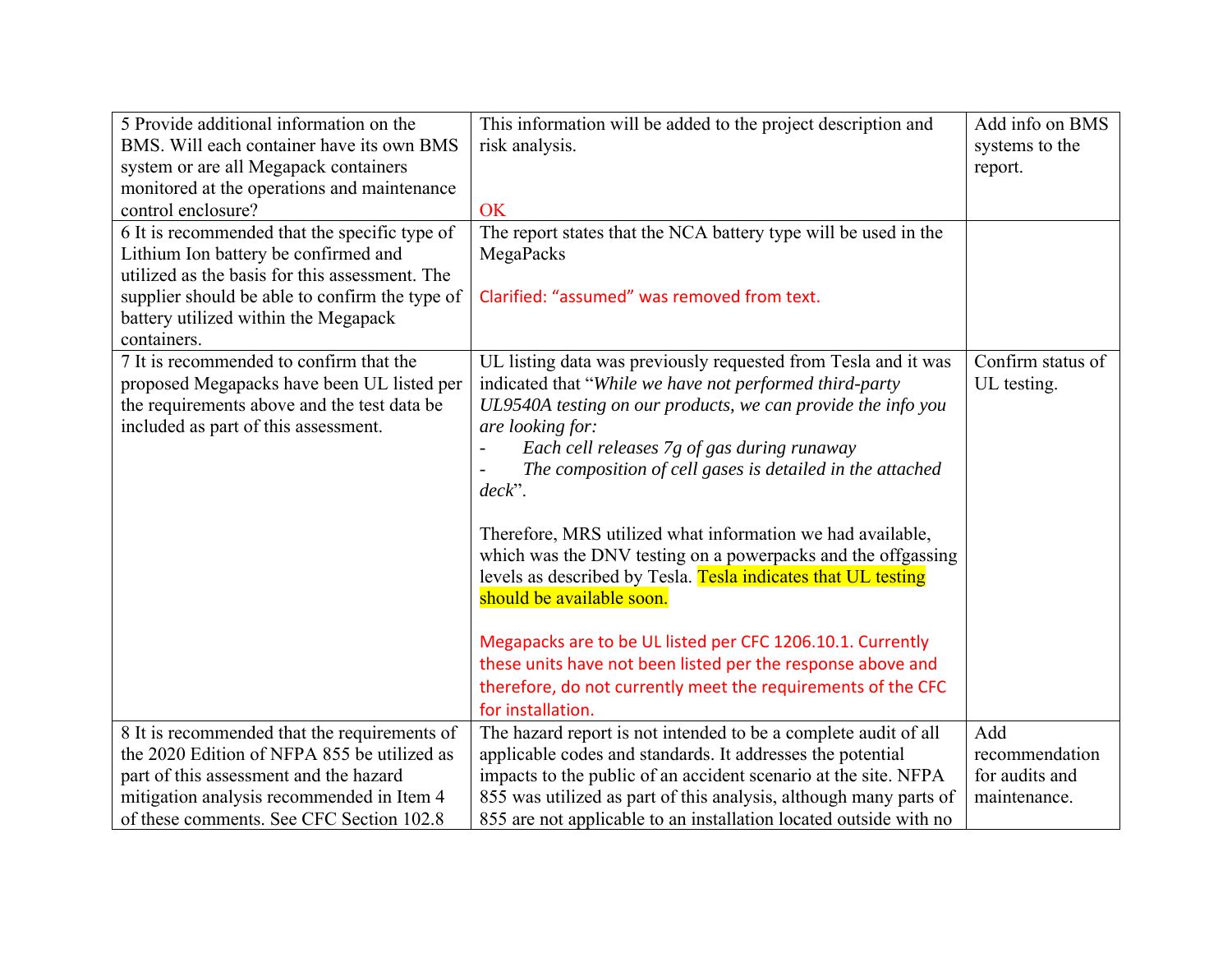| walk-in or inhabitable facilities. For example, 855 Section 4.10<br>requirements for smoke detection are not applicable to outside<br>installations. 855 Table 9.2 excludes outside installations from<br>exhaust ventilation, spill control, neutralization, and safety caps<br>(sections 4.9, 4.14, 4.15 and 9.4).                       | Add discussion of<br>this report<br>satisfying the 855<br>Section 4.1.4<br>needs |
|--------------------------------------------------------------------------------------------------------------------------------------------------------------------------------------------------------------------------------------------------------------------------------------------------------------------------------------------|----------------------------------------------------------------------------------|
| 855 Section 4.1.4 requires a hazard mitigation analysis under<br>the following circumstances:<br>When technologies are specifically not addressed in<br>$\bullet$<br>Table 1.3<br>More than one ESS technology is provided in a room or<br>$\bullet$<br>indoor area where adverse interaction between the<br>technologies is possible      |                                                                                  |
| When allowed as a basis for increasing the maximum<br>$\bullet$<br>stored energy as specified in 4.8.1 and 4.8.2.<br>The lithium technology is listed in Table 1.3 and the<br>technology is not located inside of a room. Section 4.8.1 is<br>applicable to areas in non-dedicated use buildings and is not<br>applicable to this project. |                                                                                  |
| Section 4.8.2 allows for AHJ approval of an outdoor ESS<br>installation that exceed 600 kWH if a hazard mitigation<br>analysis in accordance with section 4.1.4 and large scale fire<br>testing as per 4.1.5.                                                                                                                              |                                                                                  |
| Recommend obtaining documented results of large-scale fire<br>testing for the Megapacks per NFPA 855 Section 4.1.5.4.<br>4.1.5.4* The test report shall be provided to the AHJ for                                                                                                                                                         |                                                                                  |
| review and approval.<br>A.4.1.5.4 The test report will provide nonproprietary<br>information that, among other things, describes the size and                                                                                                                                                                                              |                                                                                  |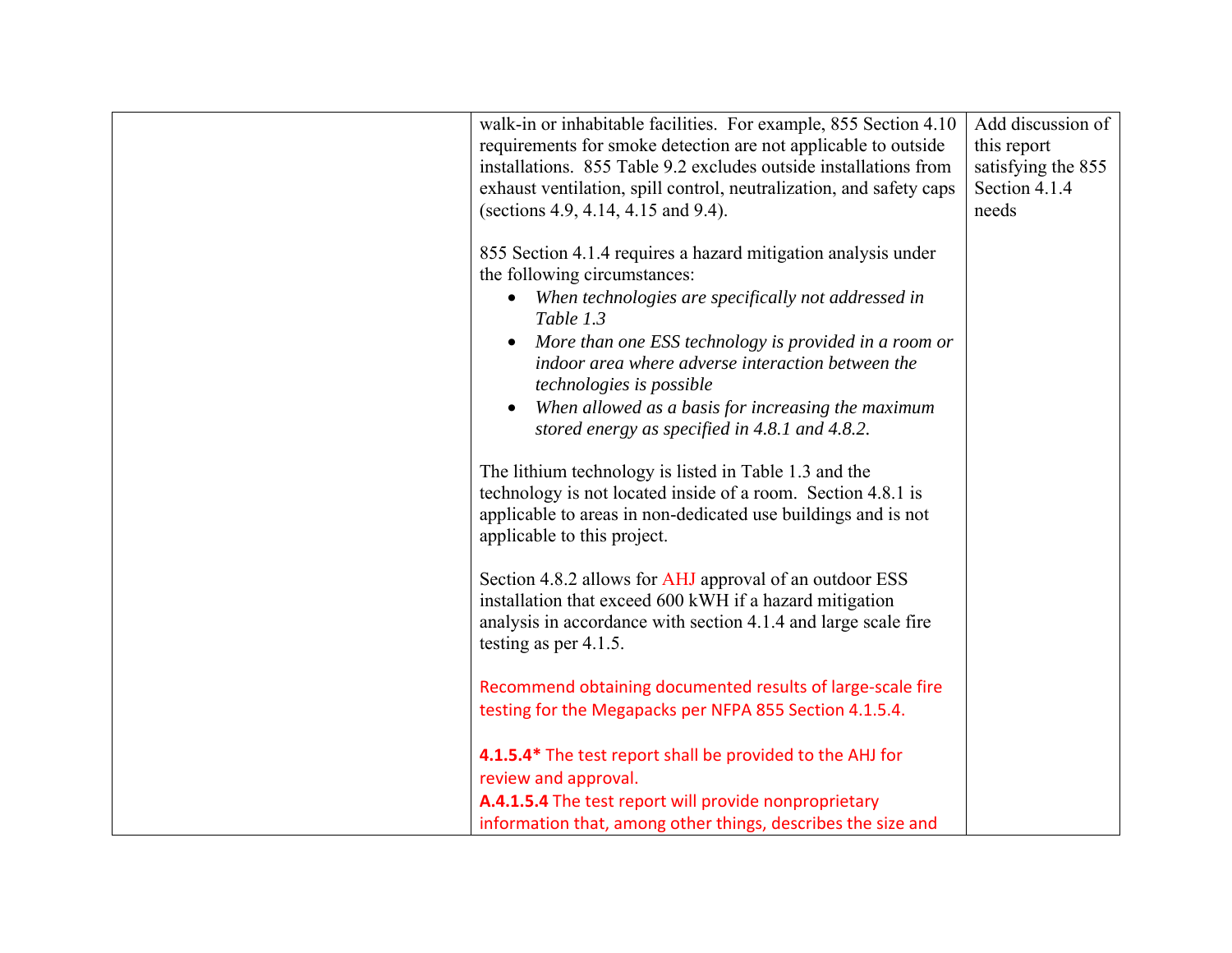| energy capacity rating of the unit being tested, model         |  |
|----------------------------------------------------------------|--|
| numbers of the modules and ESS units, orientation of ESS in    |  |
| the test facility, and proximity of the ESS unit under test to |  |
| adjacent ESS, walls, and monitoring sensors. The test report   |  |
| also includes a complete set of test results and measurements. |  |
|                                                                |  |
| Section 4.1.4 has the following requirements for a hazard      |  |
| mitigation analysis:                                           |  |
| 4.1.4.2 The analysis shall evaluate the consequences of the    |  |
| following failure modes and other deemed necessary:            |  |
| 1. Thermal runaway condition in a single module, array,        |  |
| or unit                                                        |  |
| 2. Failure of an energy storage management system              |  |
| 3. Failure of a required ventilation or exhaust system         |  |
| 4. Failure of a required smoke detection, fire detection,      |  |
| fire suppression or gas detection system.                      |  |
|                                                                |  |
| 4.1.4.3 The analysis should demonstrate the following:         |  |
| 1. Fire will be contained within unoccupied ESS rooms for      |  |
| the minimum duration of the fire resistance rate               |  |
| specified in 4.3.6                                             |  |
| 2. Suitable deflagration protection is provided where          |  |
| required                                                       |  |
| 3. ESS cabinets in occupied work centers allow occupants       |  |
| to safely evacuate in fire conditions                          |  |
| 4. Toxic and highly toxic gases released during normal         |  |
| charging, discharging, and operation with not exceed           |  |
| the PEL in the area where the ESS is contained.                |  |
| 5. Toxic and highly toxic gases released during fires and      |  |
| other fault conditions will not reach IDLH                     |  |
| concentrations in the building or adjacent means of            |  |
| egress routes during the time deemed necessary to              |  |
| evacuate from that area                                        |  |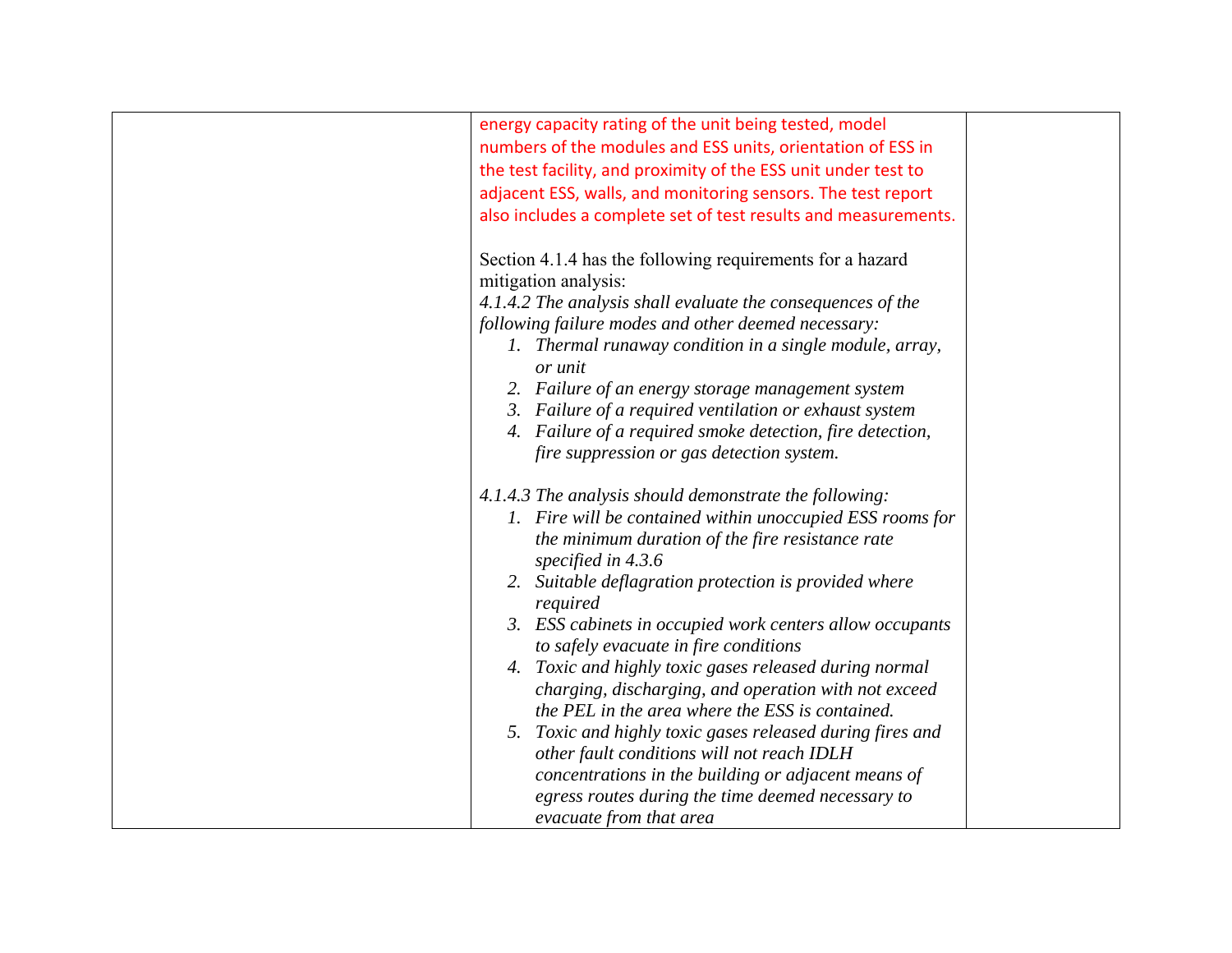|                                                                                                                                                        | 6. Flammable gases released during charging,<br>discharging and normal operations will not exceed 25<br>percent fot eh LFL                                                                                                                                                                                                                                                                                                                                                                                                                                                                                                                                                                                       |  |
|--------------------------------------------------------------------------------------------------------------------------------------------------------|------------------------------------------------------------------------------------------------------------------------------------------------------------------------------------------------------------------------------------------------------------------------------------------------------------------------------------------------------------------------------------------------------------------------------------------------------------------------------------------------------------------------------------------------------------------------------------------------------------------------------------------------------------------------------------------------------------------|--|
|                                                                                                                                                        | The hazard analysis report documents the failures that could<br>lead to releases of toxic and flammable materials, and<br>documents that the levels of toxic and flammable materials do<br>not exceed the risk thresholds required under CEQA. The<br>report indicates that its primary focus is on the worst-case<br>reasonable scenario which could produce the largest impacts.<br>The report indicates that "However, to determine an unlikely,<br>but reasonable worst-case public health impacts for this<br>analysis, it is assumed that these control systems fail and do not<br>control the battery cell malfunction" in line with the<br>requirements for a hazard mitigation analysis under NFPA 855. |  |
|                                                                                                                                                        | The report utilizes the Santa Barbara County and City of Goleta<br>Risk Assessment Guidelines and CEQA thresholds to<br>determine the acceptability of placing the systems within 100<br>feet of buildings.                                                                                                                                                                                                                                                                                                                                                                                                                                                                                                      |  |
|                                                                                                                                                        | The report indicates that emissions are not anticipated during<br>normal operations.                                                                                                                                                                                                                                                                                                                                                                                                                                                                                                                                                                                                                             |  |
|                                                                                                                                                        | CFC Section 102.8 refers to maintenance of safety systems. A<br>recommendation has been added to ensure proper auditing and<br>maintenance practices are documented and put in place.                                                                                                                                                                                                                                                                                                                                                                                                                                                                                                                            |  |
| 9 It is recommended to provide a site map<br>clearly depicting the locations of the cabinets<br>with respect to the specified receptors for<br>clarity | See 2 above. A more detailed site plan will be added to the<br>hazards report.<br><b>OK</b>                                                                                                                                                                                                                                                                                                                                                                                                                                                                                                                                                                                                                      |  |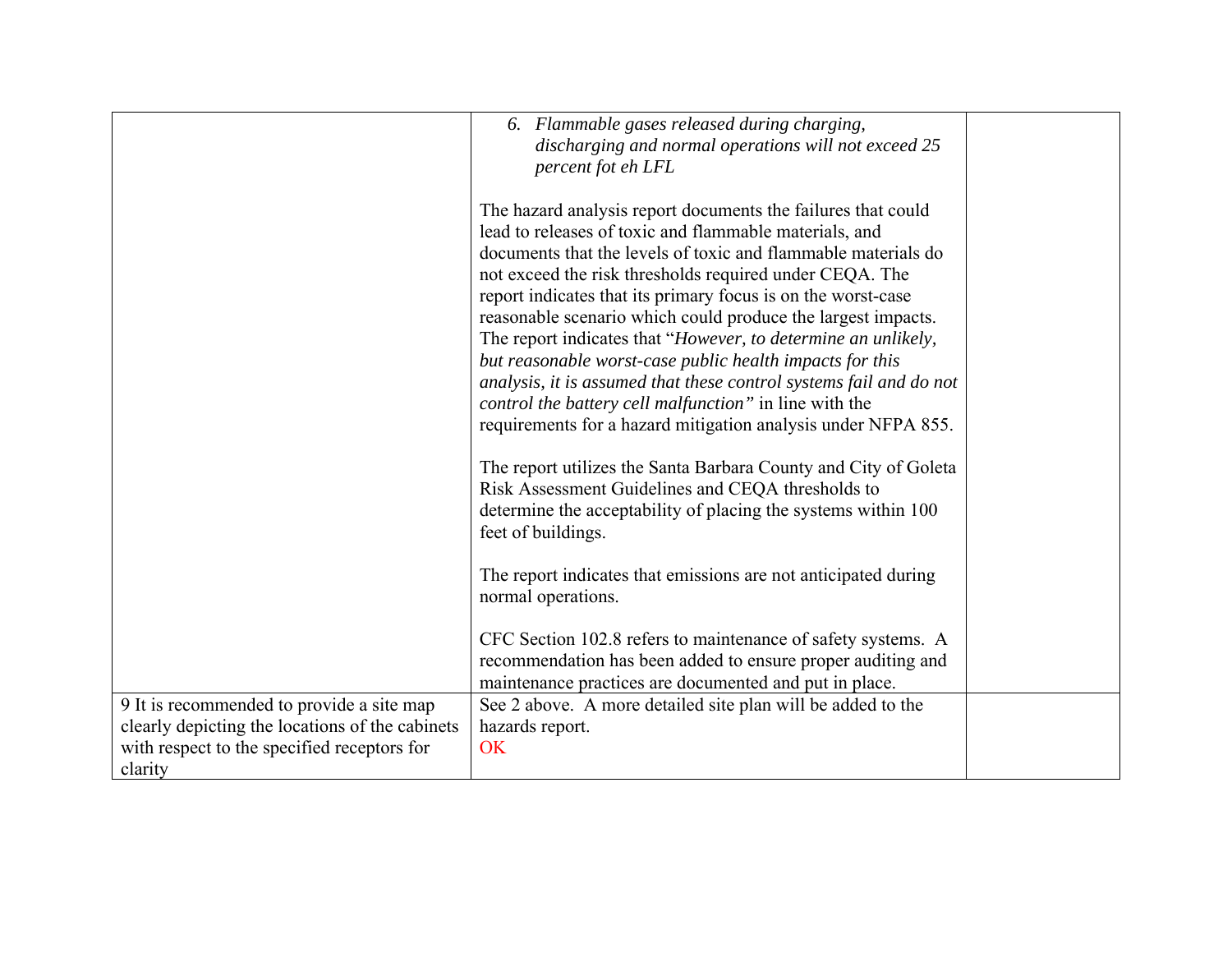| 10 The testing performed per UL 9540A<br>should be able to identify the specific off<br>gassing emissions being produced by a<br>battery cell undergoing thermal runaway.<br>The specific off gassing properties, for the<br>proposed Megapack batteries, determined in<br>the UL 9540A testing should be included as<br>part of this assessment. | UL9540A testing was not provided by Tesla as part of the<br>analysis. However, as per 855 Section 4.1.5.1, large scale fire<br>testing on a representative ESS (the PowerPack) was utilized<br>and the levels of toxic and flammable off gassed materials were<br>utilized to estimate the potential impacts. The PowerPacks<br>utilize the same battery cells as those proposed for the<br>MegaPacks and were therefore deemed representative as per<br>855 Section 4.1.5.1. Text clarifying this has been added to the<br>report.<br>The testing indicated in the report was done by DNVGL.<br>However, the report does not indicate the specific standards<br>the DNVGL testing utilized.<br>UL 9540A is the test method for evaluating thermal runaway<br>fire propagation on battery storage systems. The Megapack<br>systems are approximately 13 times larger than the Powerpack<br>systems. Clarify how the Powerpack systems would be defined | Clarifying text on<br>representative<br>systems. |
|---------------------------------------------------------------------------------------------------------------------------------------------------------------------------------------------------------------------------------------------------------------------------------------------------------------------------------------------------|--------------------------------------------------------------------------------------------------------------------------------------------------------------------------------------------------------------------------------------------------------------------------------------------------------------------------------------------------------------------------------------------------------------------------------------------------------------------------------------------------------------------------------------------------------------------------------------------------------------------------------------------------------------------------------------------------------------------------------------------------------------------------------------------------------------------------------------------------------------------------------------------------------------------------------------------------------|--------------------------------------------------|
|                                                                                                                                                                                                                                                                                                                                                   | Megapacks are to be UL listed per CFC 1206.10.1. Currently<br>these units have not been listed per the response to item 7<br>above, and do not meet the requirements of the CFC for<br>installation.<br>See Item 8 comments.                                                                                                                                                                                                                                                                                                                                                                                                                                                                                                                                                                                                                                                                                                                           |                                                  |
| 11 The testing is not specific to the proposed<br>Megapack. As indicated in Section 3.0 of the<br>assessment, there are a number of different<br>lithium battery types. Confirm that the<br>batteries for the Tesla Powerpack are the                                                                                                             | As indicated in 855 Section 4.1.5.1, a representative system<br>should be utilized. As the PowerPacks utilize the same battery<br>cells as a PowerPack, they are considered to be representative.<br>As they use the same battery cells, offgassing of materials in<br>terms of the toxic pollutant concentrations and the flammable<br>material concentrations would be identical if a battery cell                                                                                                                                                                                                                                                                                                                                                                                                                                                                                                                                                   |                                                  |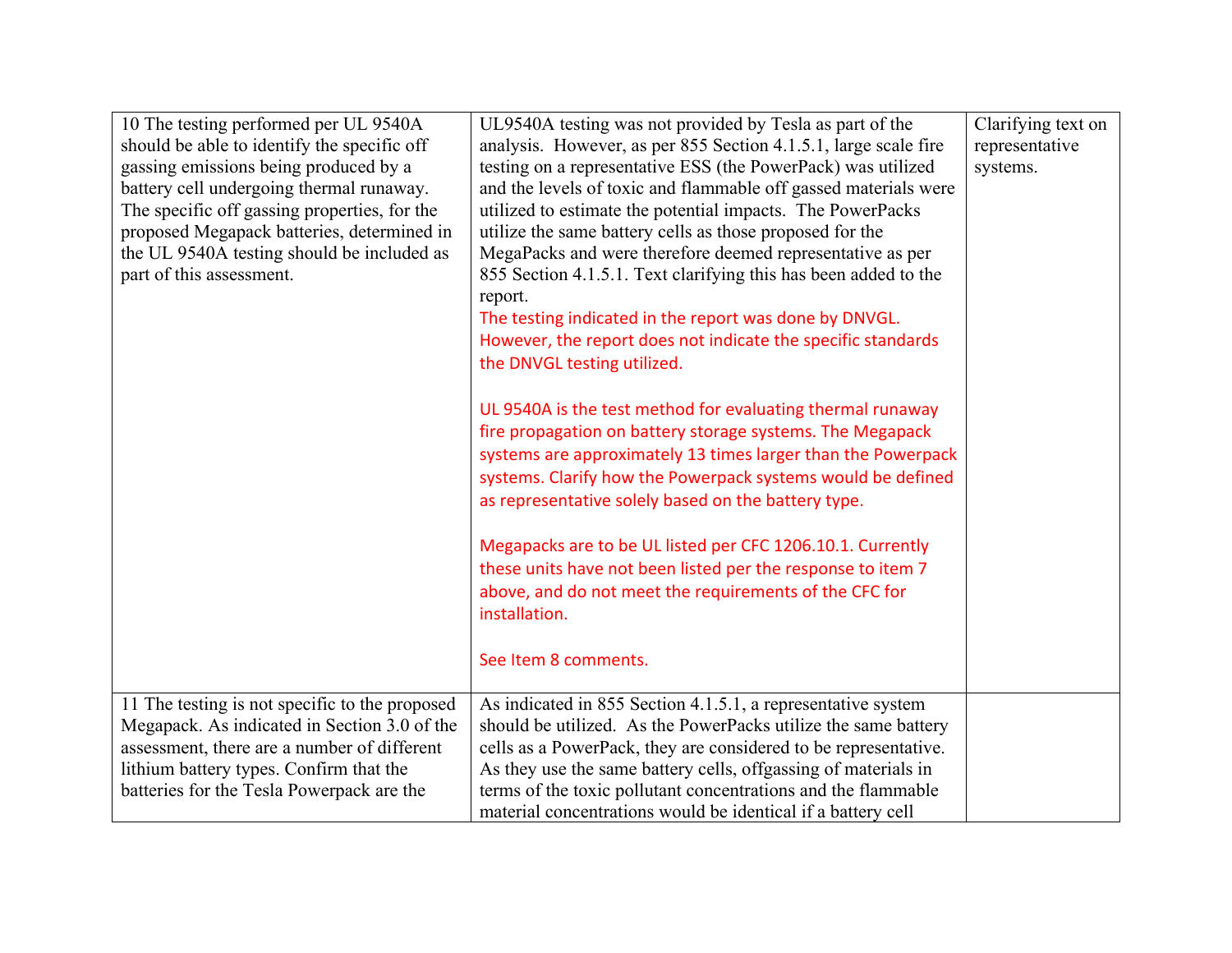| same as what is being provided in the Tesla<br>Megapack.                                                                                                                                                                                                                                                                                         | malfunctioned and off gassed. The flowrates of the materials<br>were scaled based on the size of the MegaPack, however, and<br>the frequencies of failures were also scaled in order to<br>determine the potential dispersion and impacts and risk<br>assessment results.                                                                                                                                                                |                                                           |
|--------------------------------------------------------------------------------------------------------------------------------------------------------------------------------------------------------------------------------------------------------------------------------------------------------------------------------------------------|------------------------------------------------------------------------------------------------------------------------------------------------------------------------------------------------------------------------------------------------------------------------------------------------------------------------------------------------------------------------------------------------------------------------------------------|-----------------------------------------------------------|
|                                                                                                                                                                                                                                                                                                                                                  | Megapacks are approx. 13 times the size of the Powerpacks.<br>Clarify how Powerpack can be considered a representative                                                                                                                                                                                                                                                                                                                   |                                                           |
|                                                                                                                                                                                                                                                                                                                                                  | sample of the Megapack system. Actual test data should be                                                                                                                                                                                                                                                                                                                                                                                |                                                           |
|                                                                                                                                                                                                                                                                                                                                                  | specific to actual proposed energy storage system.                                                                                                                                                                                                                                                                                                                                                                                       |                                                           |
| 12 It is recommended that the calculations<br>provided to determine the "Q" value should<br>be specific to the off-gassing properties of<br>the proposed type of battery utilized in the<br>Megapacks as determined by the UL 9540A<br>testing.                                                                                                  | The values used in the CGA calculation in Attachment A on<br>page A-10 utilize the flammable concentrations as listed in the<br>main report Table 5. However, concentrations of non-<br>flammable materials such as Nitrogen and Carbon Dioxide, are<br>also included in the CGA analysis based on information<br>received from Tesla. Table 5 in the main report only lists the<br>flammable components.                                | Modify text to<br>refer to table 5<br>instead of table 4. |
|                                                                                                                                                                                                                                                                                                                                                  | Text has been revised to refer to Table 5.<br>OK                                                                                                                                                                                                                                                                                                                                                                                         |                                                           |
| 13 The risk assessment assumes that the<br>release of pollutants to the atmosphere would<br>occur all within one hour as a reasonable<br>worst case. If a battery fire occurs,<br>products of combustion may be released for<br>several hours per the documentation provided<br>by the manufacturer. Additional<br>consideration is recommended. | While the release of toxic or flammable materials may occur<br>over a longer period of time, the maximum downwind<br>concentrations of toxic pollutants occurs when the same<br>amount of material is released over a shorter duration. Text has<br>been added to the report to indicate that longer durations may<br>occur, but would produce lower downwind concentrations and<br>therefore a worst case analysis was presented.<br>OK | Add a discussion<br>of longer duration<br>scenarios.      |
| 14 Clarify if this testing specific to the<br>proposed Megapack containers the project is<br>proposing to install.                                                                                                                                                                                                                               | As indicated in the report, the testing conducted by DNVGL<br>was conducted on a PowerPack, which is considered<br>representative of a MegaPack as the same battery cells are used<br>in each configuration. Off gassed materials would be the same<br>for a MegaPack vs a Powerpack.                                                                                                                                                    | Note page<br>numbering                                    |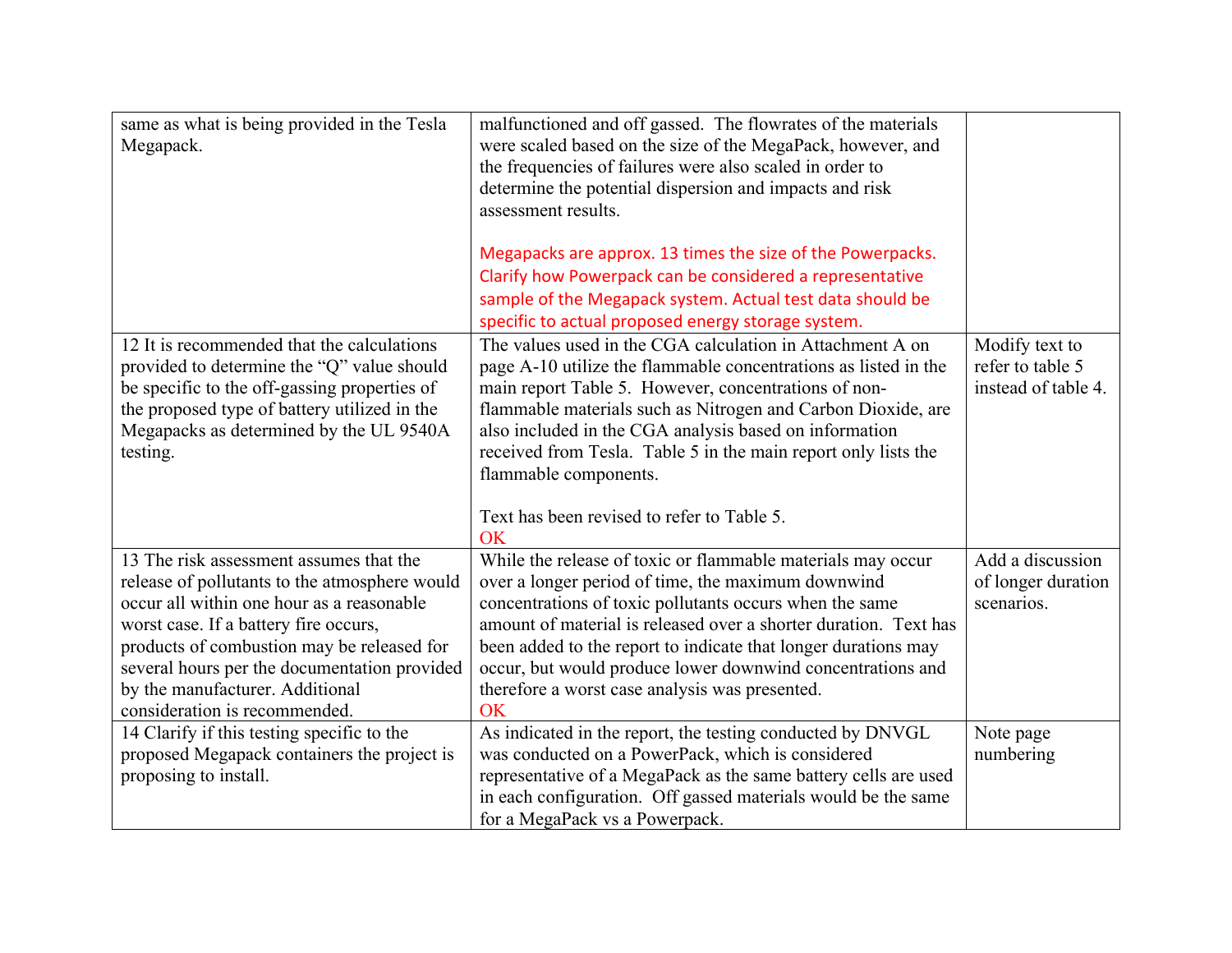|                                                                                                                                                                                                                                                                                                                                         | Megapacks are to be UL listed per CFC 1206.10.1. Currently<br>these units have not been listed per the response above and<br>therefore, do not currently meet the requirements of the CFC<br>for installation.                                                                                                                                                                                                                                                                          |                                                                                                          |
|-----------------------------------------------------------------------------------------------------------------------------------------------------------------------------------------------------------------------------------------------------------------------------------------------------------------------------------------|-----------------------------------------------------------------------------------------------------------------------------------------------------------------------------------------------------------------------------------------------------------------------------------------------------------------------------------------------------------------------------------------------------------------------------------------------------------------------------------------|----------------------------------------------------------------------------------------------------------|
| 15 The document states that Tesla<br>Powerpack Systems and Powerwalls and<br>their respective battery subassemblies are<br>covered by the document. It does indicate the<br>proposed Megapack containers. Provide the<br>manufacturer emergency response guide<br>specific to installation of the Megapack<br>containers.               | A Megapack specific emergency response guide will be<br>provided.<br>OK                                                                                                                                                                                                                                                                                                                                                                                                                 | Include<br>Megapack<br>specific<br>emergency<br>response guide<br>from Tesla in<br>Attachment            |
| 16 As indicated in Section 4.0 of the<br>assessment, off gassing could have varying<br>degrees of flammability depending on the<br>combination of flammable materials. It is<br>recommended that further clarification be<br>provided. Is propane the primary off-gassing<br>materials for the proposed type of battery?                | Additional text has been added. Propane is a minor component<br>of offgassing from the battery systems. Testing associated with<br>flash fire research was conducted with propane to estimate the<br>level of thermal exposure generated by a flash fire and to<br>support the use of the LFL and $\frac{1}{2}$ LFL as reasonable fatality<br>and serious injury impact zones. It is not meant to be specific to<br>the flammable gas mixtures presented in this analysis.<br><b>OK</b> |                                                                                                          |
| 17 The specific UL test results / listing<br>should be provided within the assessment.<br>Another design feature is indicated is that<br>monitoring is to be provided by fire detection<br>to ensure rapid response. There is no other<br>additional information provided. The specific<br>type of detection should be provided. Is the | As per Tesla, the UL testing on the MegaPacks has not been<br>completed at this time. The text has been revised to include a<br>recommendation to ensure that listing should be provided to the<br>Fire Department prior to installation.<br>Monitoring would be composed of UV detectors similar to Det-<br>Tronics X3302 system. Gas detection has not been proposed,<br>but could be similar to a Det-Tronics CGS system. Gas                                                        | Add<br>recommendation<br>for the<br>installation of gas<br>detection.<br>Add detection<br>description to |
| detection method pre-installed within the<br>container, or is the detection an overall site<br>detection system? Additional details should<br>be provided.                                                                                                                                                                              | detection has been added as a recommendation. Additional<br>information has been added to the project description.<br>OK                                                                                                                                                                                                                                                                                                                                                                | project<br>description                                                                                   |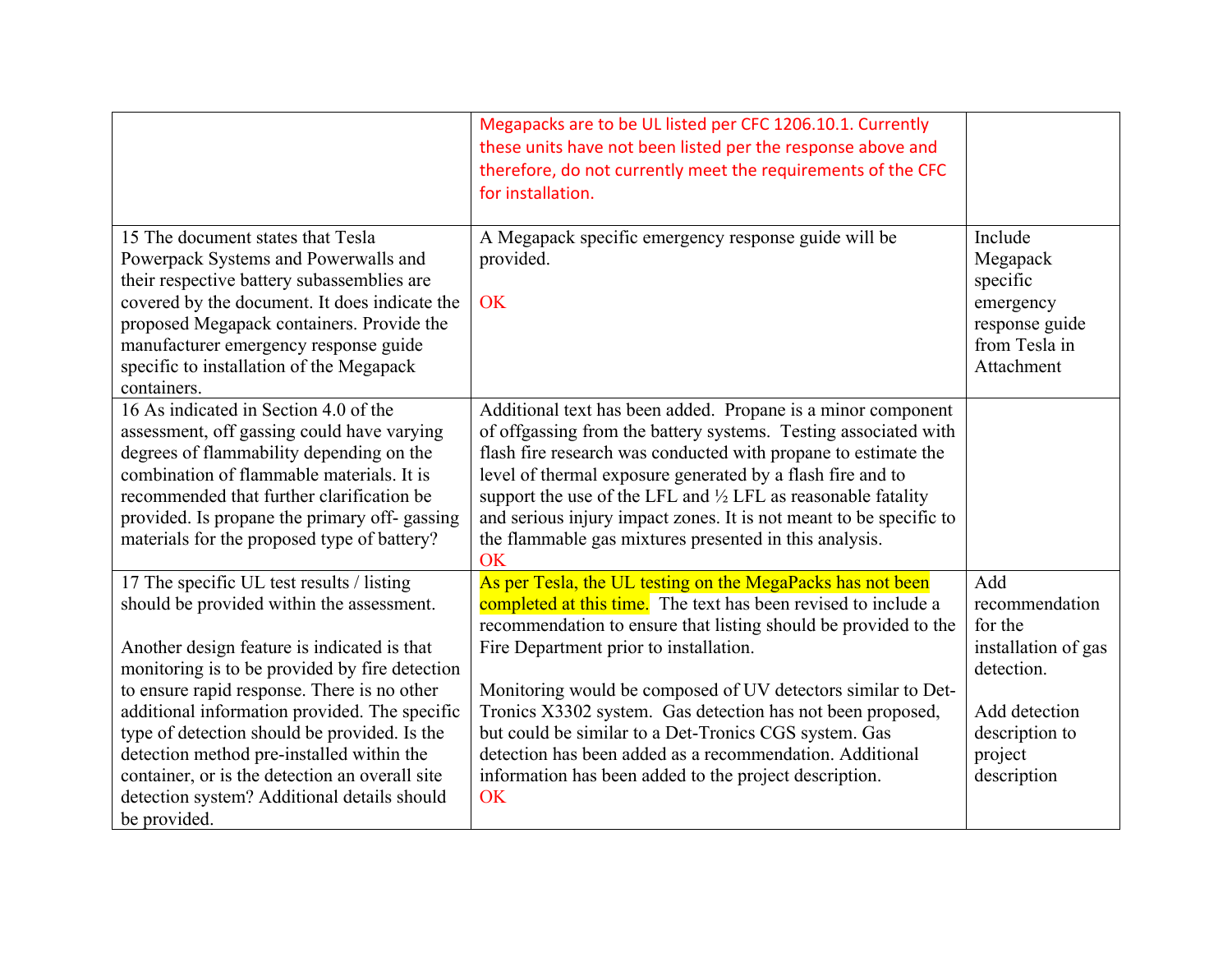|                                                 | Note that 855 Section Table 9.2 (and Section 4.9.1), exhaust |                     |
|-------------------------------------------------|--------------------------------------------------------------|---------------------|
|                                                 | ventilation is not required for Lithium systems.             |                     |
|                                                 | Section 6.0 of the report indicates the MegaPack do have     |                     |
|                                                 | dedicated venting systems to direct off gassing vertically.  |                     |
| 18 It is recommended to include detailed        | This recommendation is not clear. However, additional        | Add additional      |
| summary recommendations for all fire            | recommendations have been added to the text to include gas   | recommendations     |
| protection mitigation measures being            | detection, code audits and compliance, an emergency          | for a site plan and |
| provided for the proposed installation for      | operations plan, etc.                                        | emergency plan.     |
| review by the Santa Barbara County Fire         | Additional recommendations have been provided in Section     |                     |
| Department                                      | 7.0.                                                         |                     |
|                                                 |                                                              |                     |
|                                                 |                                                              |                     |
| Rec 1                                           | The hazard report presents a discussion of the following,    | Add text            |
| The proposed installation far exceeds the       | addressing the NFPA 855 requirements for a hazard mitigation | discussing the      |
| maximum allowable battery quantities            | analysis:                                                    | requirements for    |
| outlined in CFC Table 1206.2.9. Provide a       | 1. Toxic and highly toxic gases released during normal       | a hazard            |
| complete hazard mitigation analysis as          | charging, discharging, and operation                         | mitigation          |
| outlined in CFC Section 1206.2.3. It is         | 2. Toxic and highly toxic gases released during fires and    | analysis.           |
| recommended the hazard mitigation analysis      | other fault conditions                                       |                     |
| include recommendations from the 2020           | 3. Flammable gases released during charging, discharging     |                     |
| Edition of NFPA 855.                            | and normal operations                                        |                     |
| 1206.2.3 Hazard mitigation analysis.            |                                                              |                     |
| 1206.2.3.1 Fault condition                      | See item 4 response.                                         |                     |
| 1206.2.3.3 Additional protection measures       |                                                              |                     |
| Rec 2                                           | An emergency operations plan will be prepared and submitted  | Add                 |
| It is recommended that an emergency             |                                                              | recommendation      |
| operation plan, as outlined in NFPA 855         | OK                                                           | to prepare an       |
| Section 4.1.3.2.1, be provided for the project, |                                                              | emergency plan.     |
| and submitted for review to the Santa           |                                                              |                     |
| Barbara County Fire Department.                 |                                                              |                     |
| Rec 3                                           | Gas detection has been added to the recommendations.         | Add gas detection   |
| It is recommended that a method of gas          | OK                                                           | as a                |
| detection per the requirements of the CFC       |                                                              | recommendation.     |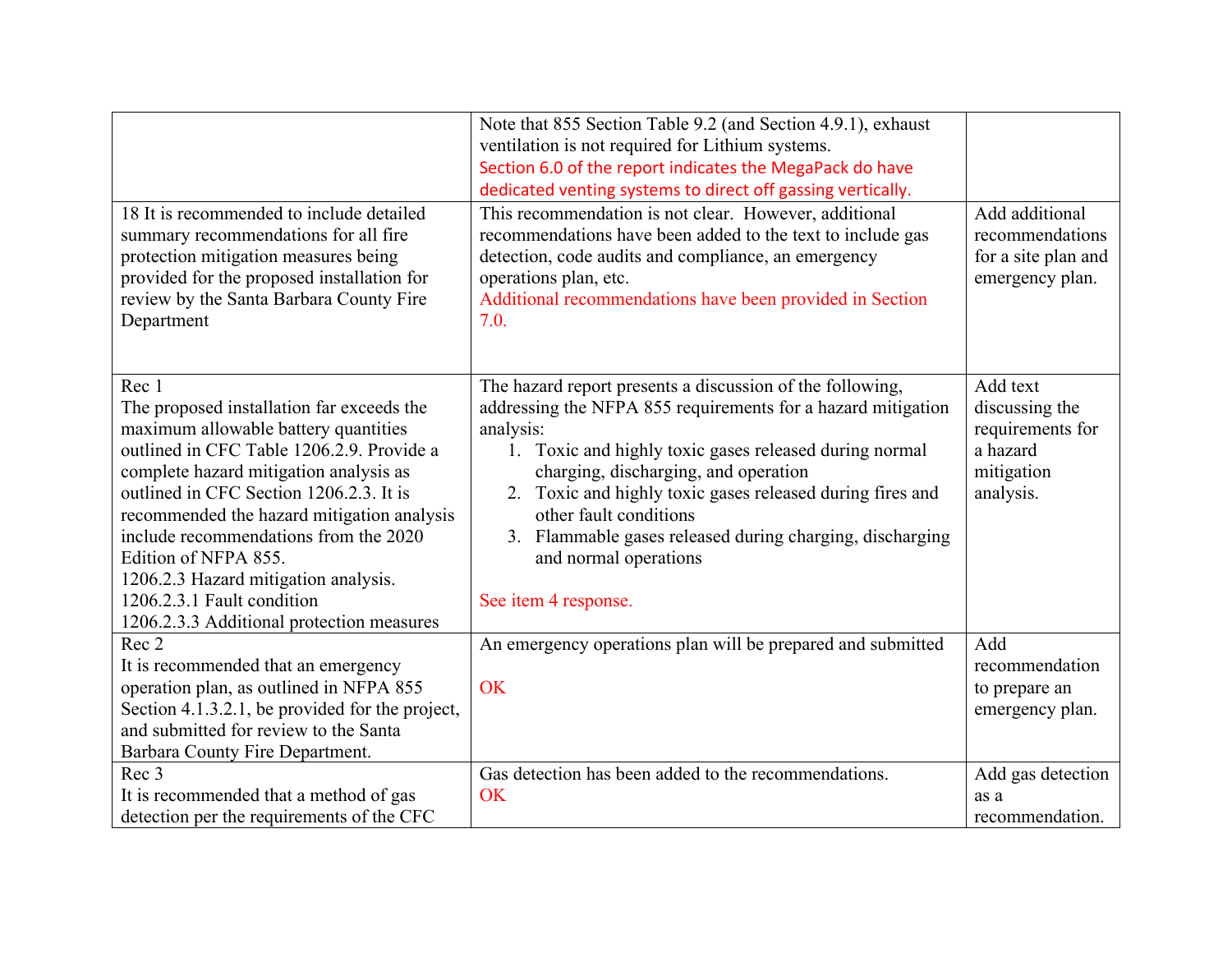| Section 1206.2.11.4 be included as part of    | Note that ventilation as per Section 4.9 is not applicable for   |  |
|-----------------------------------------------|------------------------------------------------------------------|--|
| the hazard mitigation requirements. Confirm   | Lithium systems as per 855 Table 9.2.                            |  |
| the proposed ventilation meets the            |                                                                  |  |
| requirements of CFC Section                   | Section 6.0 of the report indicates the MegaPack do have         |  |
| 1206.2.11.3 and NFPA 855 Section 4.9.         | dedicated venting systems to direct off gassing vertically.      |  |
| Rec 4                                         | Containers are allowed to be placed closer than 100 feet if a    |  |
| Per the requirements of NFPA 855 Table        | hazard mitigation analysis is provided. (pending AHJ approval)   |  |
| 4.4.3, Section 4.8(2), and Table 4.8, the     | The hazard analysis report documents the requirements detailed   |  |
| maximum stored energy for containers          | in NFPA 855 Section 4.1.4.3 and follows the risk assessment      |  |
| classified as "located near exposures" is 600 | guidelines of the City of Goleta and the County of Santa         |  |
| kWh. The proposed Megapack containers far     | Barbara.                                                         |  |
| exceed 600 kWh.                               |                                                                  |  |
|                                               | As indicated in the report, NFPA 855 Section 4.8.2 allows the    |  |
| It is recommended that all Megapack           | AHJ to approve outdoor ESS installations exceeding the           |  |
| containers be located to meet the "Remote"    | amounts in Table 8, 600kWh, in outdoor installations based on    |  |
| Location" classification with a minimum       | a Hazard Mitigation Analysis in accordance with 4.1.4 and        |  |
| distance of 100'-0 from all exposures as      | large scale fire testing in accordance with 4.1.5.               |  |
| prescribed in NFPA 855 Section 4.4.3.1.       |                                                                  |  |
|                                               | Section 4.1.5 states that large scale fire testing in accordance |  |
|                                               | with 4.1.5 shall be conducted on a representative ESS in         |  |
|                                               | accordance with UL9540A or equivalent test standard.             |  |
|                                               |                                                                  |  |
|                                               | Section 4.1.5.4 states that the test report shall be provided to |  |
|                                               | the AHJ for review and approval.                                 |  |
|                                               |                                                                  |  |
|                                               | Per information provided in the report and in the response       |  |
|                                               | comments, the MegaPacks have not currently been tested per       |  |
|                                               | <b>UL 9540A.</b>                                                 |  |
|                                               |                                                                  |  |
|                                               | Previous responses indicated that the Powerpacks are a           |  |
|                                               | representative ESS. The testing utilized was performed by        |  |
|                                               | DVNGL but does not specify the standards utilized for the        |  |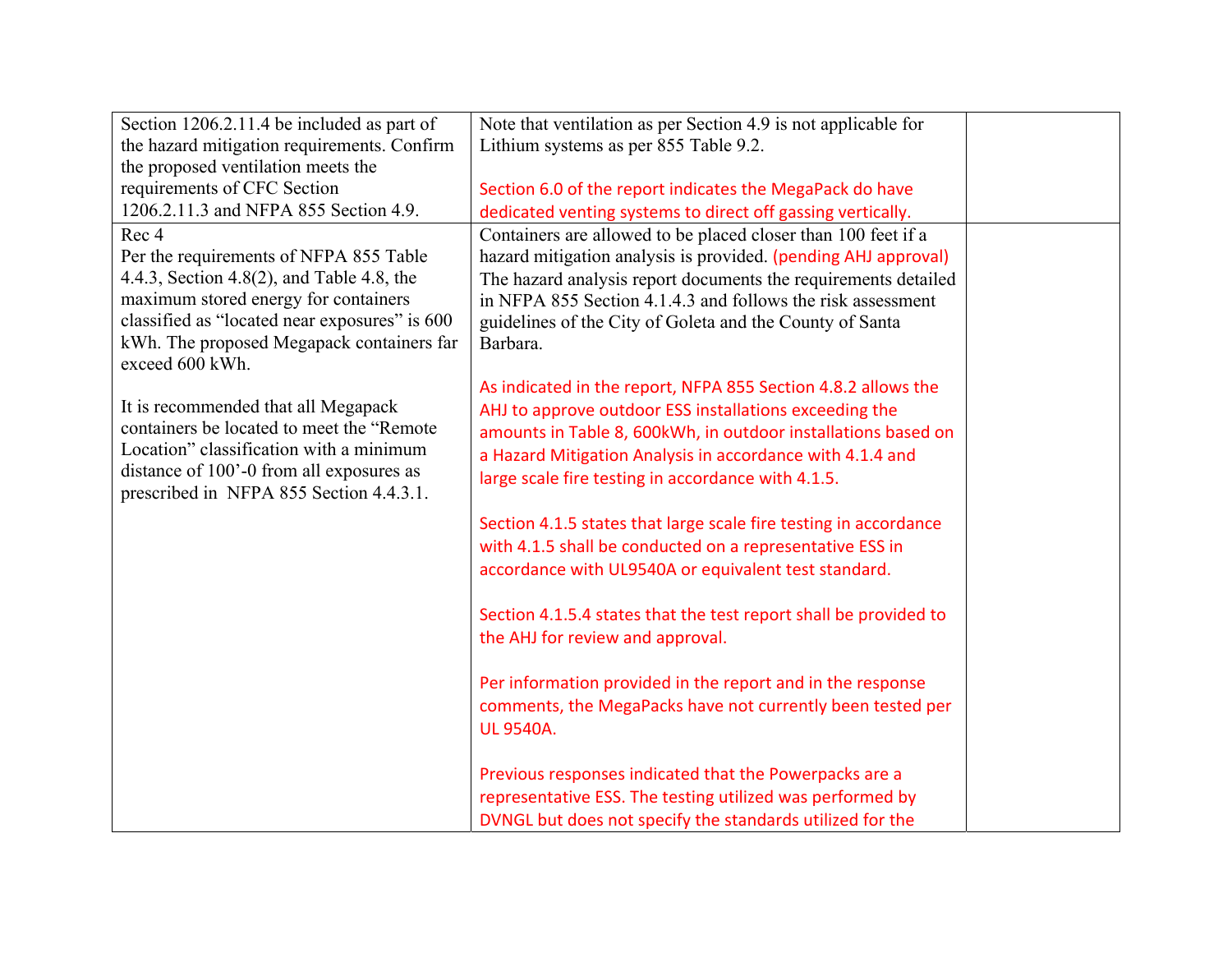|                                                             | testing and the test data report was not provided for review to  |                 |
|-------------------------------------------------------------|------------------------------------------------------------------|-----------------|
|                                                             | confirm the large scale fire testing.                            |                 |
|                                                             |                                                                  |                 |
|                                                             | The project is seeking AHJ approval to locate these MegaPack     |                 |
|                                                             | units closer than 100 ft to exposures for the Megapack system    |                 |
|                                                             | which currently has not been UL9540A tested.                     |                 |
| Rec 5                                                       | A recommendation for a complete NFPA 855 audit has been          | Add audit       |
| Additional compliance requirements outlined                 | added as a recommendation for completion prior to startup of     | recommendation. |
| in the provisions of NFPA 855, 2020                         | the facility.                                                    |                 |
| Edition, that need consideration within the                 | Vegetation control is part of the project. This has been added   |                 |
| recommended Hazard Mitigation                               | as a recommendation                                              |                 |
| Analysis include the following                              |                                                                  |                 |
| 4.4.3.6 Vegetation Control                                  | Security is a part of the project design. This has been added as |                 |
| 4.3.8 Security of Installations                             | a recommendation.                                                |                 |
| 4.4.3.8 Access Roads                                        |                                                                  |                 |
| $4.3.5*$ Signage<br>4.10 Smoke and Fire Detection: NFPA 855 | Access roads have been designed as per the local fire            |                 |
| 4.13 Water Supply: NFPA 855                                 | department requirements                                          |                 |
| 4.16 Remediation Measures: NFPA 855                         | Signage requirements as per 855 have been added to the           |                 |
|                                                             | recommendations.                                                 |                 |
|                                                             |                                                                  |                 |
|                                                             | Note that smoke detection is not required for outdoor facilities |                 |
|                                                             | as per Section 4.10.1. Flammable gas and gas detection are       |                 |
|                                                             | included as recommendations.                                     |                 |
|                                                             |                                                                  |                 |
|                                                             | Water Supply requirements are part of the project design and     |                 |
|                                                             | are developed in consideration of local fire department          |                 |
|                                                             | requirements.                                                    |                 |
|                                                             |                                                                  |                 |
|                                                             | Remediation measures, including authorized service personnel     |                 |
|                                                             | and fire mitigation personnel, are added to the recommendation   |                 |
|                                                             | listed.                                                          |                 |
|                                                             | OK                                                               |                 |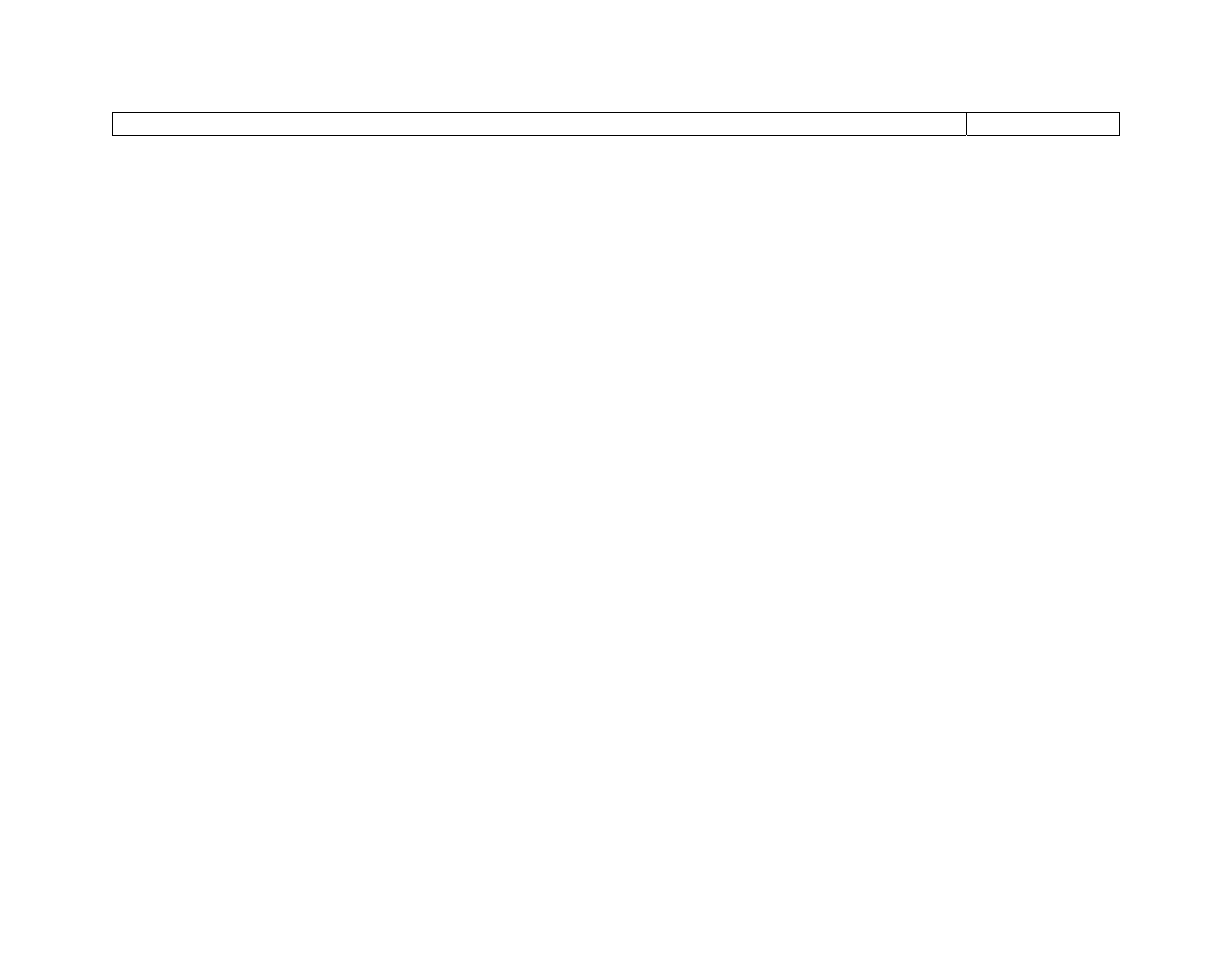

December 16, 2020

# Attachment 8c

Ms. Kathy Allen Supervising Senior Planner Planning and Environmental Review Department City of Goleta 130 Cremona Drive, Suite B Goleta, CA 93117

Re: Risk Assessment Peer Review Rev. 3 Cortona Drive Energy Storage Project 6864 Cortona Drive, Goleta CA 93117

# Dear Ms. Allen:

Per your request, we have reviewed the revised Risk Assessment for the Goleta Corona Drive Energy Storage Project, dated 09/21/2020, by MRS Environmental. The submitted Risk Assessment provided was reviewed in conjunction with all applicable codes and standards.

1. Per the requirements of the 2019 CFC, Section 1206.2.10.1, storage batteries and storage battery systems are required to be listed.

*1206.2.10.1 Listings. Storage batteries and battery storage systems shall comply with the following:*

*1. Storage batteries shall be listed in accordance with UL 1973.*

*2. Prepackaged and pre-engineered stationary storage battery systems shall be listed in accordance with UL 9540.*

The revised report provides UL1973 and UL9540 certification by TUV Rheinland, an OSHA Approved National Recognized Testing Laboratory (NRTL), based on large scale fire testing performed at Tesla's full-scale fire testing center as witnessed by TUV Rheinland.

**Comment:** Provide complete full scale test report as part of the submittal. Provide documentation of the Megapack UL listing.

- 2. Under the test results section of the Fisher Engineering assessment, it is indicated that a maximum heat flux was measured between 38-43 minutes into the test.
	- a. 20'-0 distance from the unit:  $10.5-28.8 \text{ kW/m}^2$
	- b. 30'-0 distance from the unit: 1.5-9.8 kW/m<sup>2</sup>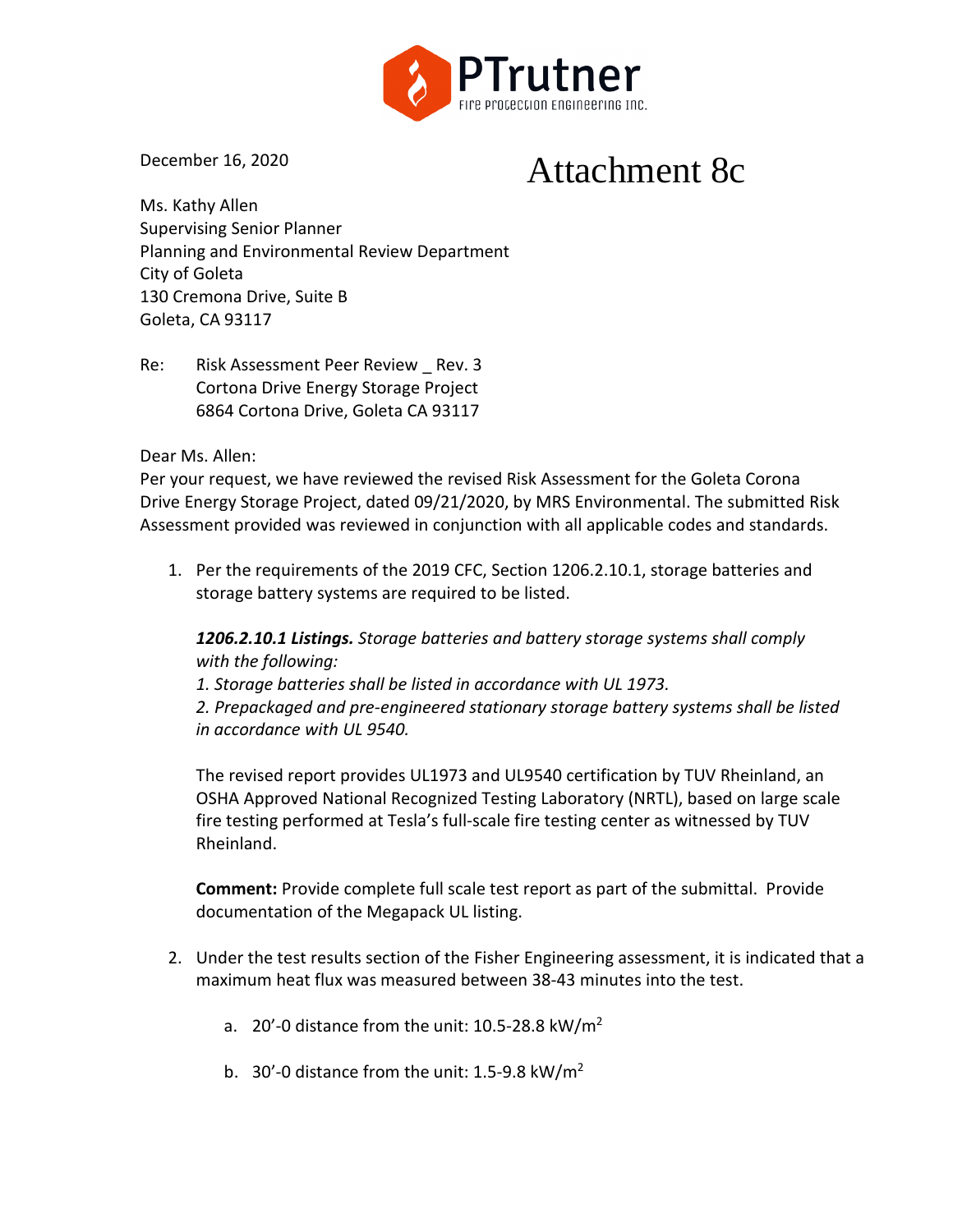As defined in the NFPA Fire Protection Handbook:

Heat Flux: *"The rate of heat transferred per unit area perpendicular to the direction of heat flow is referred to heat flux. Heat Flux is the measure for potential damage. For example, most combustibles ignite when exposed to a heat flux of 0.9-1.8 BTU/sec-ft2 (10-20 kW / m2)."*

Section 3.0 of the risk assessment includes Table 1 that specifies the distance from the battery cabinets to receptors.

| Receptor                                 | Distance to Battery Cabinets*, feet |
|------------------------------------------|-------------------------------------|
| Parking Area and M-Special Outside Areas | 9                                   |
| <b>Proposed Apartments</b>               | 50                                  |
| M-Special Brewery building               | 80                                  |
| <b>Storke Road</b>                       | 92                                  |
| 6868 Cortona                             | 197                                 |
| 6860 Cortona                             | 253                                 |
| Residences west of Storke                | 250                                 |
| Hotel                                    | 477                                 |

### Table 1 **Distance to Receptors**

As indicated, the distance is only 9'-0 to the parking area and the M-Special Outside areas and 50'-0 to the proposed apartments. There is potential for damage due to imposed heat flux.

The site plan provided in the assessment, Sheet A2.0, indicates an ornamental, metal, no climb fence to be provided at the perimeter of the site.

**Comment:** Providing a 4-hour rated wall of appropriate height at the north and east perimeter of the site could potentially mitigate damage to adjacent receptors due to the heat fluxes measured during the full-scale fire testing.

3. The risk assessment provides CANARY software modeling and AERMOD modeling as a basis for determining impact of toxic and flammable emission to receptors. Per Section 4.0, the CANARY model is designed to estimate thermodynamic properties of gas mixtures and estimate impact distance of thermal exposure, explosions, vapor clouds and toxic effects. AERMOD modeling considers meteorological data with the emission source as the point source to thoroughly assess the potential for offsite toxic impacts.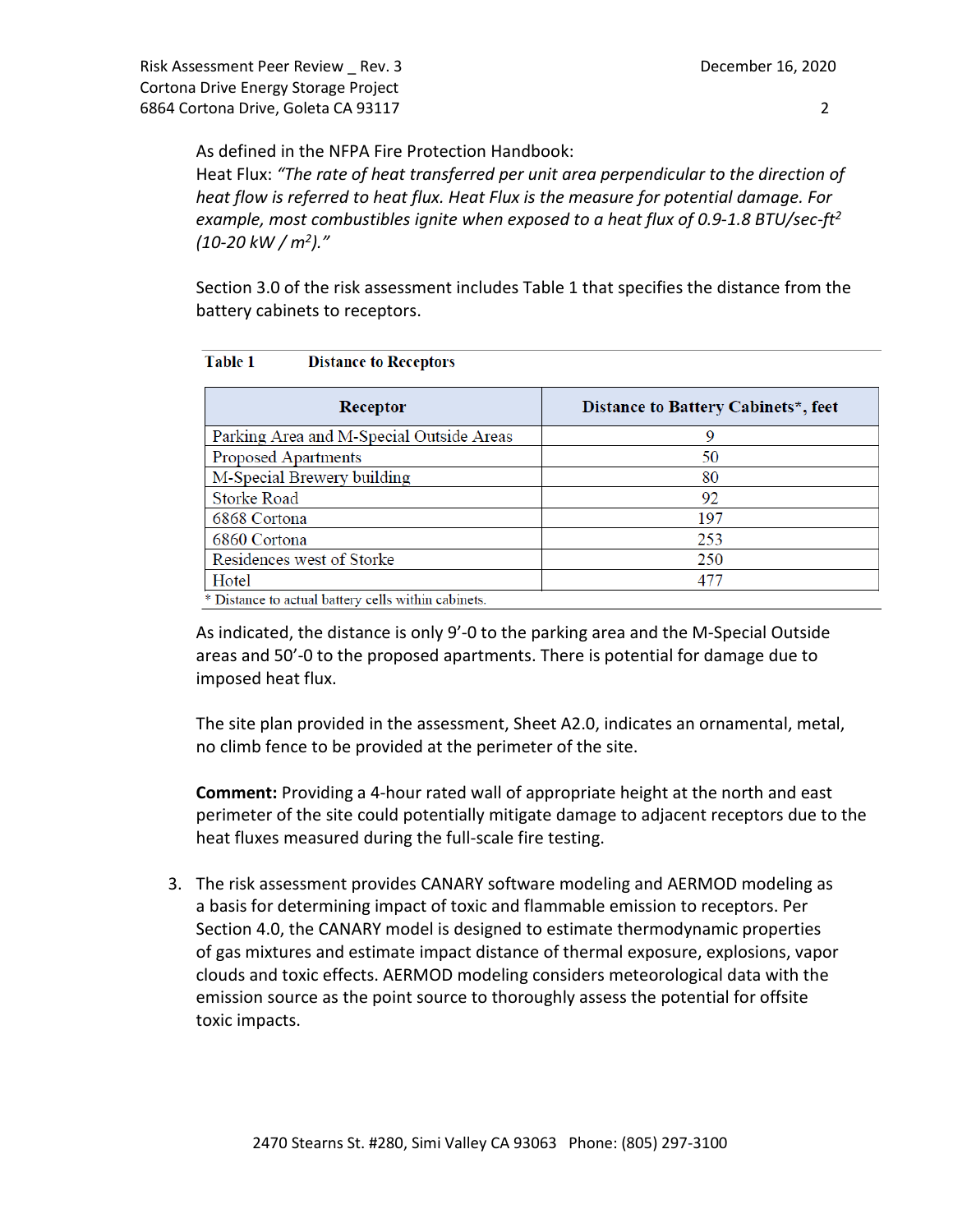**Comment:** Full scale fire testing has now been performed as described in the Fisher Engineering Assessment. Smoke plume modeling should be performed incorporating the actual test data from the full-scale fire test to assess impact to receptors.

4. The Tesla emergency response guide recommends defensive firefighting measures only to protect neighboring units or exposures. The site plan provided does not show any hydrant locations.

**Comment:** Recommend providing hydrant locations on the site plan for review.

5. The Fisher Engineering assessment references a Megapack Site Design Manual.

**Comment:** The Megapack Site Plan Design Manual should be submitted for review to confirm manufacturer recommendations.

6. Goleta Energy Fire Water Discussion:

The study indicates an estimated flow rate of 250-750 gpm. Fire Department response performing defensive firefighting measures (i.e., cooling adjacent units / exposures) would utilize an actual flow rate of 750 – 1500 gpm and potentially (2) engines responding. At a 4-hour duration, and at these flow rates, the total water applied would range from 360,000 gallons - 720,000 gallons. Note: The 4-hour duration is based on the duration of the full scale fire testing.

Per the discussion document, the bioretention basin for the project can only hold approximately 28,000 gallons. All additional water would overflow into the storm drain system.

The discussion states that the water that could enter the storm drain system would not have contaminates that would exceed those encountered at an industrial, commercial, or residential fire situation and is therefore considered to be within the range of normal fire water runoff from response situations.

**Comment**: Further evaluation should be considered based on the potential contaminates from a fire event and the potential quantity of water indicated above.

Thank you for the opportunity to provide this review. Please call our office with any questions.

Sincerely,

Paul In

Paul Trutner, F.P.E. Fire Protection Engineer (FP-1934)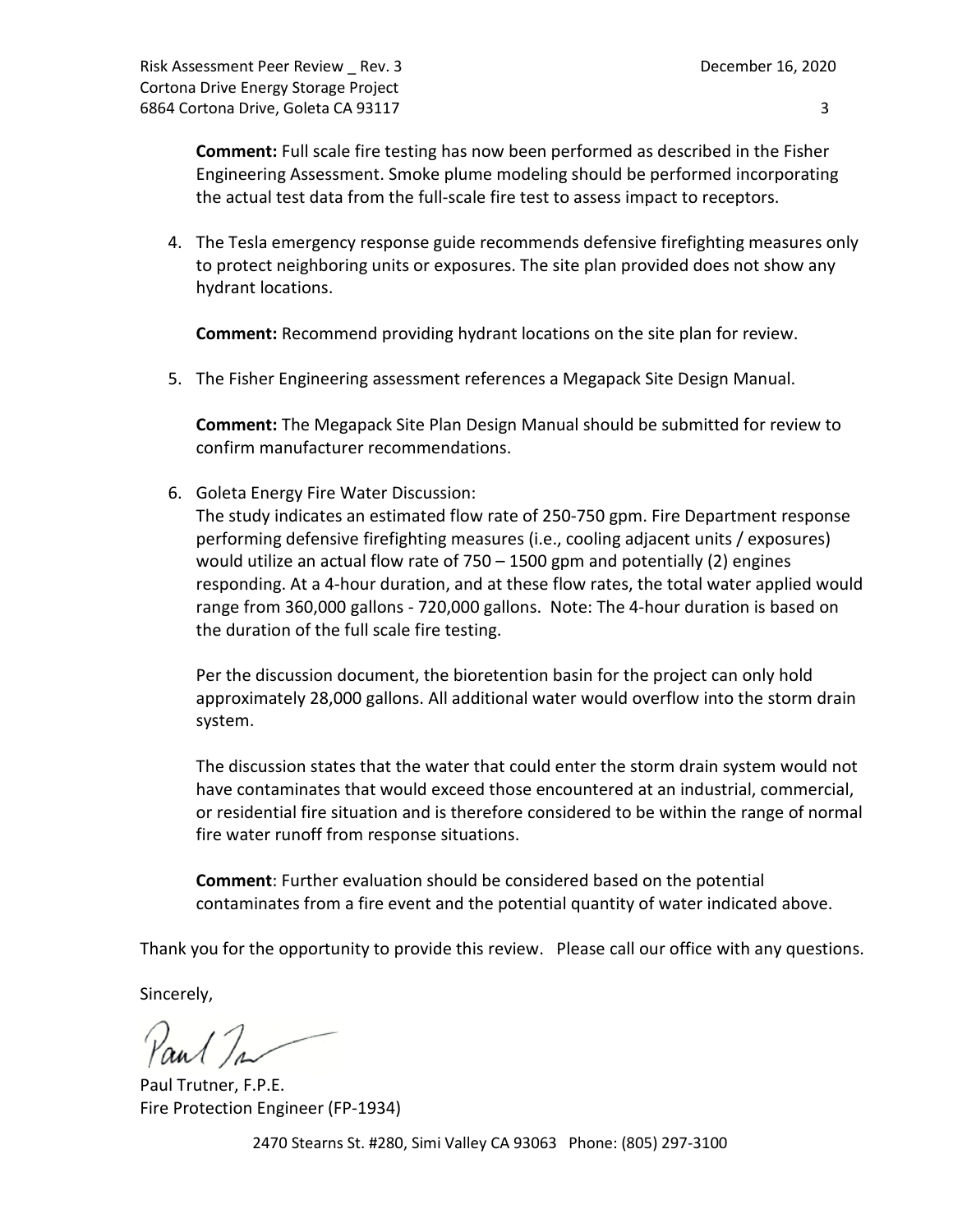

03/03/2021

# Attachment 8d

Ms. Kathy Allen Supervising Senior Planner Planning and Environmental Review Department City of Goleta 130 Cremona Drive, Suite B Goleta, CA 93117

Re: Risk Assessment Peer Review Rev. 4 Cortona Drive Energy Storage Project 6864 Cortona Drive, Goleta CA 93117

Dear Ms. Allen:

Per your request, we have reviewed the revised Risk Assessment for the Goleta Corona Drive Energy Storage Project, dated 01/21/2021, by MRS Environmental. The submitted Risk Assessment provided was reviewed in conjunction with all applicable codes and standards.

1. Per the requirements of the 2019 CFC, Section 1206.2.10.1, storage batteries and storage battery systems are required to be listed in accordance with UL 1973 and UL 9540.

The revised report provides UL1973 and UL9540 certification by TUV Rheinland, an OSHA Approved National Recognized Testing Laboratory (NRTL), based on large scale fire testing performed at Tesla's full-scale fire testing center as witnessed by TUV Rheinland.

- Per TUV Rheinland Website, the submitted certification, CU 72202325 is valid. (Exhibit B from assessment)
- Per TUV Rheinland Website, the submitted certification, CU 72202327 does not appear to be valid. (Exhibit C from assessment) See below:

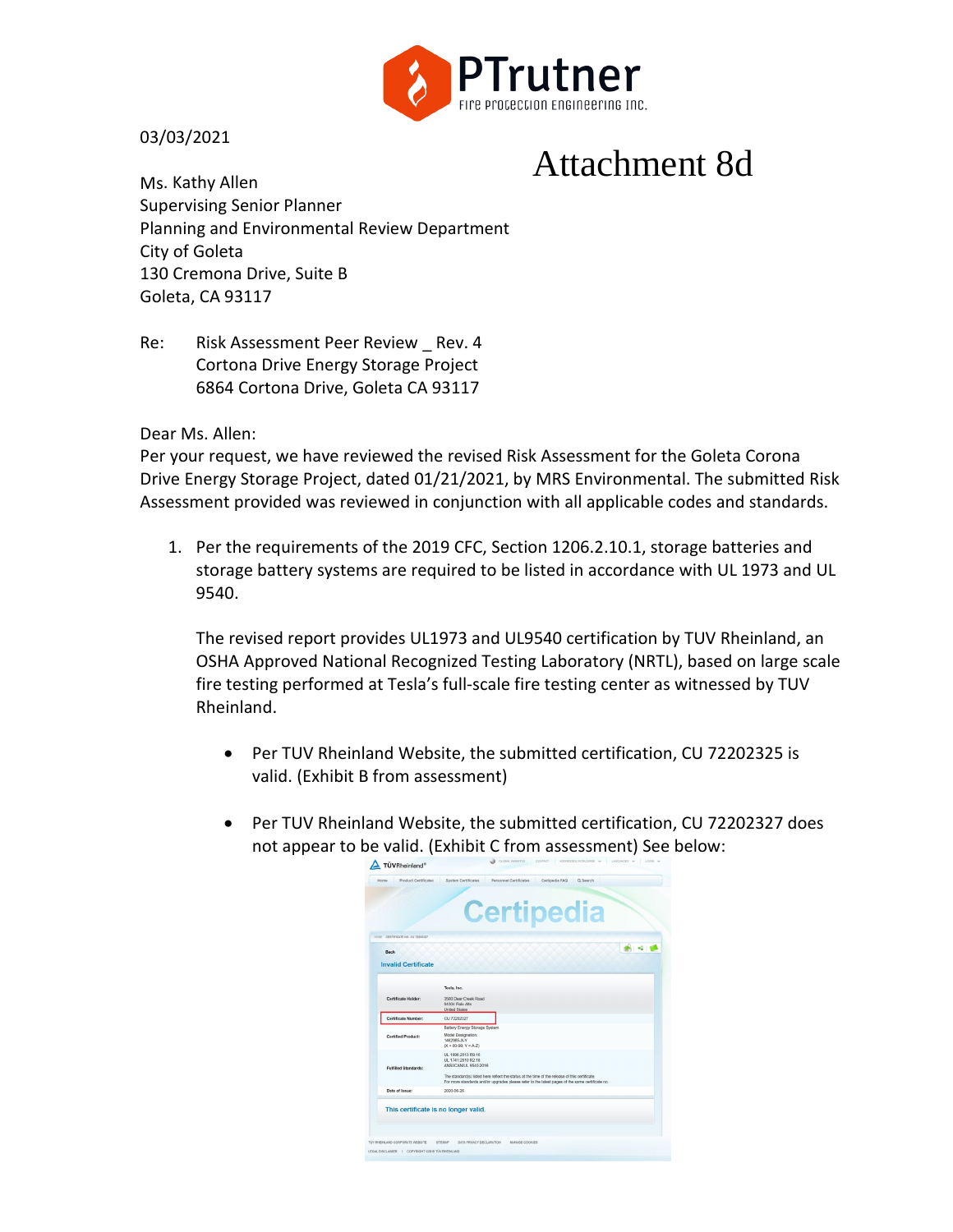Risk Assessment Peer Review \_ Rev. 4 March 3, 2021 Cortona Drive Energy Storage Project 6864 Cortona Drive, Goleta CA 93117 2

# **Comment**:

Confirm validity of certificate provided.

2. Section 5.5 indicates that "heat flux impact to humans can generally be tolerated below 5 kw/m2 and below 10 kw/m2 if sufficient time to escape is feasible". Additionally, Table 8 indicates that emergency actions lasting several minutes can be performed without shielding with an incident heat flux of 4.7 kW /m2.

Table 8: The impact of a 6.3 kW/m2 indicates that emergency actions lasting several minutes can be performed without shielding. However, the duration indicates 1 minute.

# **Comment:**

Other sources, to include SFPE Handbook of Fire Protection Engineering and NIST Fire Dynamics, indicate pain to skin within seconds from a heat flux range of 3-5 kw/m2. Clarify.

3. The revised assessment indicates that although thermal impacts extend offsite, the installation complies with the required setback is 10'-0 to lot lines and public ways per NFPA 855 Section 4.4.3.3. This indicated setback is for installations near exposures and the maximum stored energy for an ESS near exposures is 600 kW. Reference NFPA 855 Tables 4.4.3 and 4.8.

The Megapack exceeds this quantity and per the assessment, the project is seeking approval based on the hazard mitigation analysis and full-scale fire test results as permitted by NFPA 855 Section 4.8.2.

The assessment indicates that a firewall along the perimeter of the site is feasible but not considered necessary for the following reasons:

- The battery fire in the UL9540A tests took 38 minutes to develop, which, along with the detection systems proposed for the site, would allow for ample time to notify the fire department, and evacuate persons from the areas near the MegaPack installations.
- The areas along the fence lines are protectable space, meaning the authorities would have access to these spaces for fire water applications and evacuations.
- The intense fire period was of short duration (10 minutes) during the UL9540A tests during a 3.5-hour test including off gassing.
- The areas immediately around the project site and within the 10 kw/m2 areas are all parking lots and do not include buildings or other structures, which could be subject to damage a higher thermal flux levels.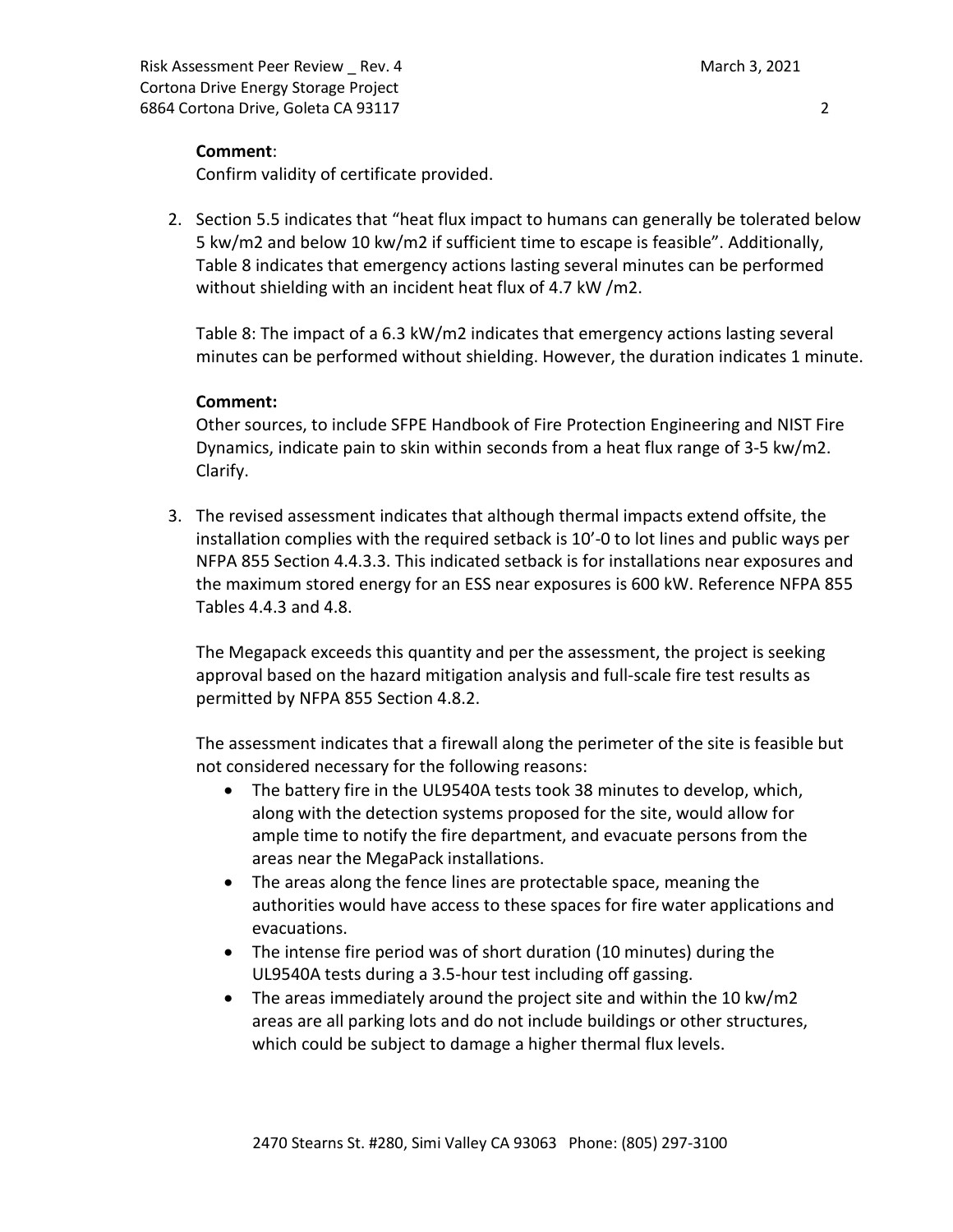### **Comment:**

As can be seen in Figure 3 of the assessment, thermal heat flux of 5 kW/ $m^2$  will extend across the property line north toward the proposed apartment complex and east into the parking lot areas of M-Special Brewery with potential impact to receptors that would also include vegetation.

Additionally, there is no information regarding the site development proposed for the backside of the apartments adjacent to the Energy Storage Site that may be impacted by the thermal radiation.

With the thermal radiation extending across the property line to the north and into the parking lot areas to the east of the site, providing a 4-hour rated wall of appropriate height at the north and east perimeter of the site could potentially mitigate damage to adjacent receptors due to the heat fluxes measured during the full-scale fire testing and as calculated in the assessment.

It should be noted that in the TUV Rheinland test results, Section 9.8.1 Remark Item C, it states that these units are "not intended for installation near exposures". All feasible mitigation efforts should be made to reduce impacts to exposures.

4. Section 5.6 Combustion Products references the Fisher report for combustion product as part of the fire testing which includes low levels of carbon monoxide and carbon dioxide (83-680 ppm) and low levels of toxins (HF less than 1.0 ppm)

# **Comment:**

Per the Fisher Engineering report, this data was obtained from module level testing, not full-scale fire testing. Clarify applicability of Figure 4 and provide narrative summary of results.

- 5. PDF page 36, Figure 8, appears to be out of sequence within the assessment. Revise.
- 6. The revised submittal does not include the Fisher Engineering UL 9540A Test Results attachment as submitted with the previous submittal.

### **Comment:**

This document should be provided with the assessment as it is referenced in the assessment.

- 7. Exhibit A- 9540A Unit level Test Report:
	- a. The test method requirements for Outdoor Ground Mounted units is detailed Section 9.3.
		- Section 9.3.1 indicates that outdoor ground mounted non-residential use BESS being evaluated for installation in close proximity to buildings shall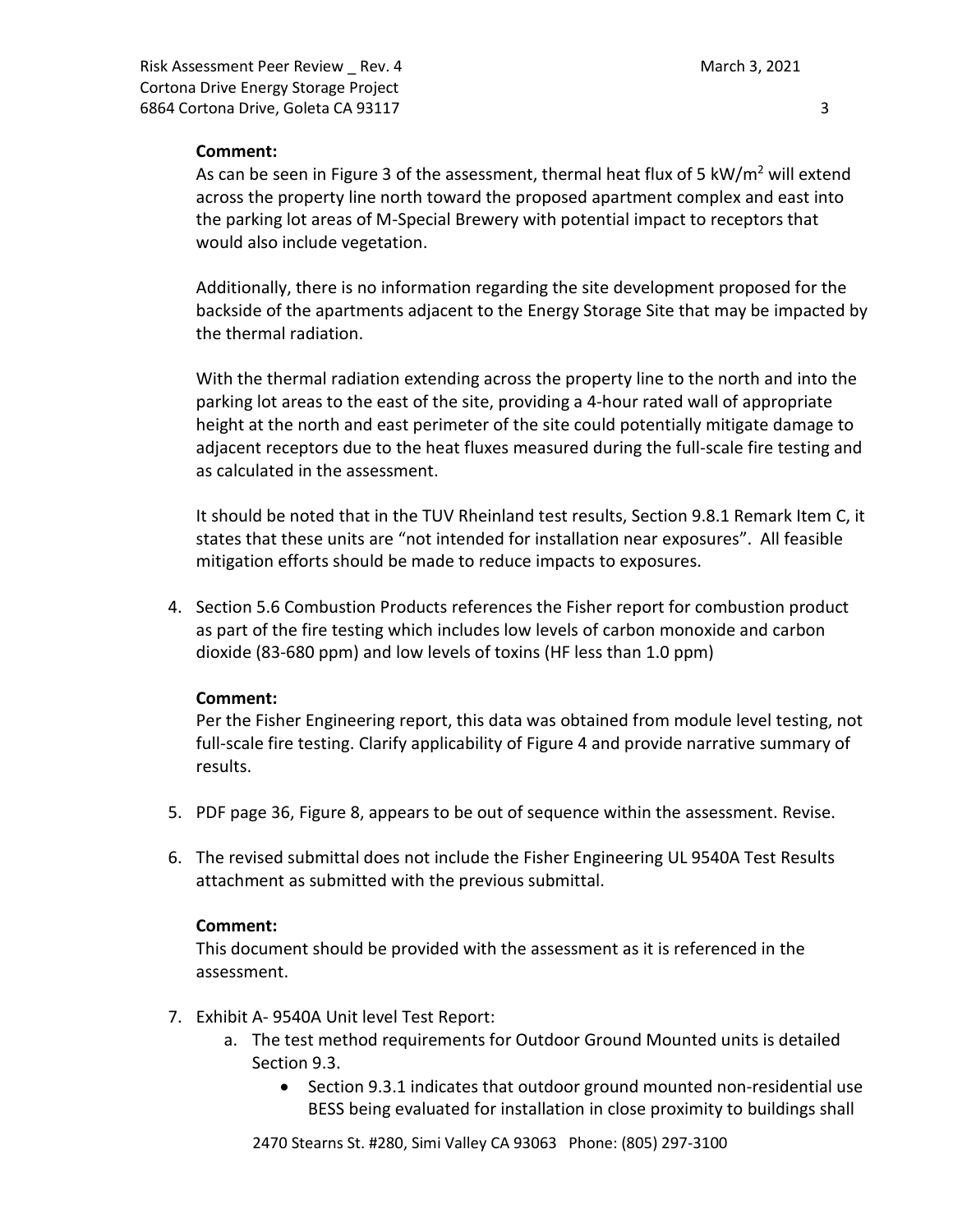Risk Assessment Peer Review \_ Rev. 4 March 3, 2021 Cortona Drive Energy Storage Project 6864 Cortona Drive, Goleta CA 93117 4

use the test method described in Section 9.2 for Indoor Floor Mounted BESS Units. The test results verdict indicates P (pass)

- Section 9.2 requires instrumented wall section with the walls representative of the intended installation.
- Section 9.2.14 indicates that separation distances shall be specified by the manufacturer for distance between the BESS and the instrumented wall section.

# **Comment:**

Section 9.2 test results indicate N/A for the testing criteria outlined in Section 9.2 to include the requirement instrumented wall sections. It does not appear that the test data is applicable to the proposed installation.

Is there further testing planned for installation in close proximity to a structure as described in the test requirements where instrumented wall sections will be provided?

Are there any manufacturer recommendations on the separation distance between the Megapack and structures that can be provided? This information could not be found in the Tesla site design manual.

b. Based on Table 1. Test Results per Clause 9.7 as provided by TUV Rheinland, it is stated that gas generation and composition data, item q, and peak smoke release rate and total smoke release data, item r, are not applicable.

# **Comment:**

The TUV Rheinland test results, Section 9.8.1 Remark Item C, states that these units are "not intended for installation near exposures". Based on review of the test data, it appears the full-scale fire testing was for an installation in a remote location. There was no data with respect to gas generation / composition or smoke release rate / duration documented during the testing that could be utilized as part of the required hazard analysis. Clarify applicability of the provided full scale fire test data, as required by NFPA 855 Sections 4.8.2 and 4.1.5, with respect to the proposed installation.

- 8. Section 5.7 Fire Water Contamination:
	- a. This section states that the water that would enter the storm drain system, would not have contaminants that would exceed those encountered at an industrial, commercial, or residential fire situation and is therefore considered to be with the range of normal fire water runoff from response situations.